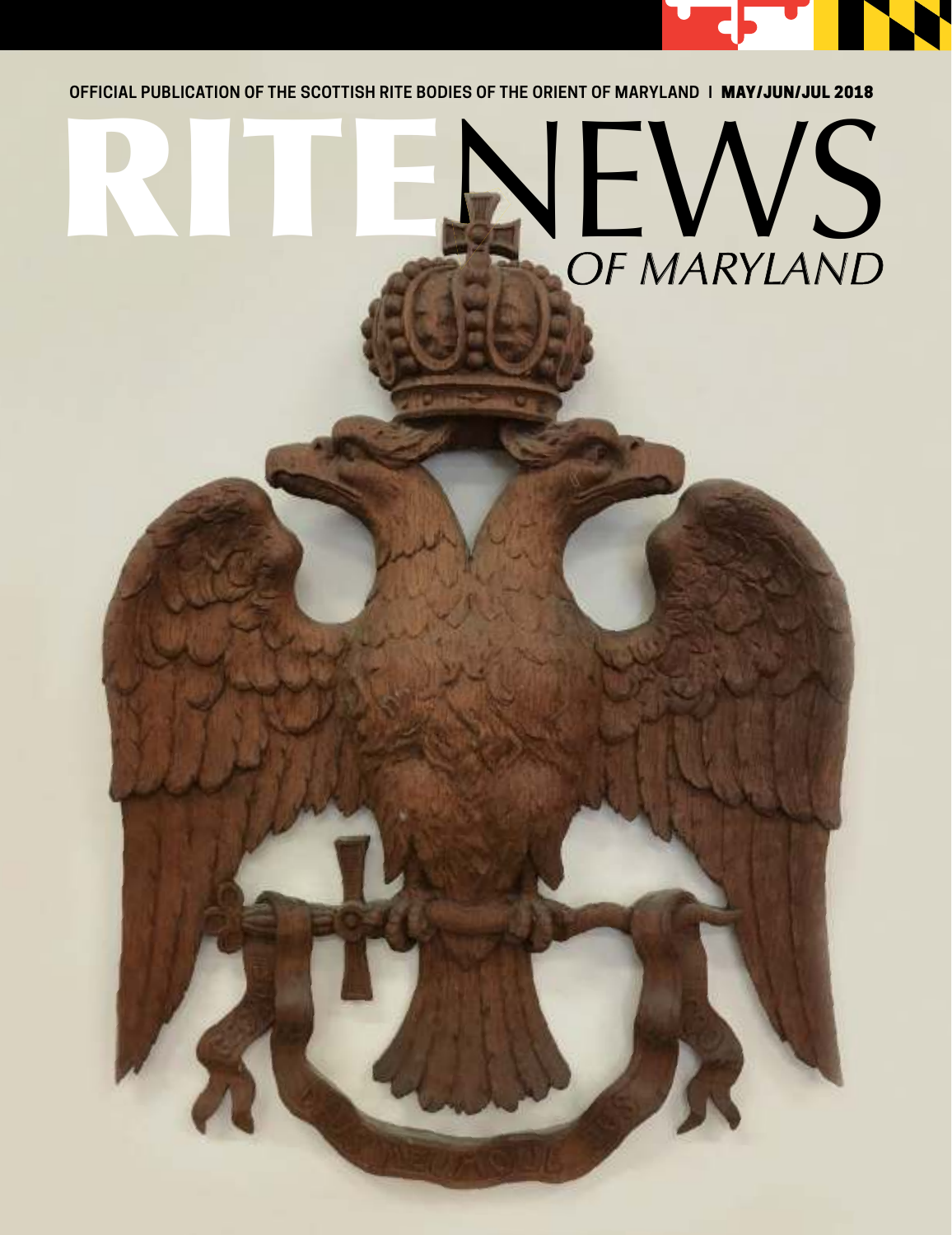

## **CONTENTS**

MAY/JUNE/JULY 2018

#### **A MESSAGE FROM THE SOVEREIGN GRAND INSPECTOR GENERAL IN MARYLAND**

3 III. Marlin L. Mills, 33º

#### **DEPARTMENTS AND ORGANIZATIONS**

- 4 Grand Master of Masons in Maryland
- **5** Spring is Here 2018
- **6** Excerpts from the One Hundreth Anniversary of Doric Lodge #124
- **7** Albert Pike Lodge of Perfection
- 8 Meredith Chapter of Rose Croix
- **9** Master of Kadosh
- 10 In the Chesapeake Consistory, Details Matter
- 11 Valley of Southern Maryland
- **12** Valley of Susquehanna
- 13 All the World's a Stage
- 14 Strength Through Membership
- **15** Valley of Frederick
- **16** Scottish Rite Photos
- **18** Echoes from the Mountaintop: Cumberland Valleyr
- 21 How We Bring Members into the Fraternity is Far Less Important Than What We Do With Them Afterwards
- 22 Annual Christmas Soiree 2017
- 23 Du Bon Pasteur An Eighteenth Century Masonic Rite
- 24 Honorary Member of DeMolay International
- 25 Valley of Balitmore Installation of Officers 2018
- 28 A Short History of Freemasonry in Annapolis, MD
- **30** Clinic Corner

## **UPCOMING EVENTS**

- **BC** Upcoming Events
- **CALL TO ACTION** 26 Recent Charitable **Contributions**



#### **ON THE COVER** Scottish Rite Eagle carved by Illustrious Bro. George Cook, 33° in celebration of his attaining the dignity of IGH in 1897.



**Sovereign Grand Inspector GENERAL** Marlin L. Mills, 33°

**Editor** Fred Spicer, 33°, GC

## **LOOK FOR US ON THE WEB**

www.mdscottishrite.org

#### **DONATIONS**

Donations to our clinic, building or library are all tax deductible.

Donate online at www.mdscottishrite.org or call 410-243-3200

Our Scottish Rite Childhood Speech & Language Clinic is a 501(c)(3) organization and all charitable gifts are tax deductible.

The *Rite News of Maryland* is published quarterly for the members, family and friends of the Ancient & Accepted Scottish Rite of Freemasonry, Orient of Maryland. The views expressed in the Rite News of Maryland do not necessarily reflect those of the Orient of Maryland or its officers.

#### **SUBMISSIONS & GENERAL INQUIRIES**

*Rite News of Maryland* 3800 North Charles St., Baltimore, MD 21218 | Office: 410-243-3200 | Fax: 410-243-8791 | aasr@verizon.net. Articles are subject to editing and if published, become the property of the Orient of Maryland. No compensation is given for articles, photographs or other materials submitted or published.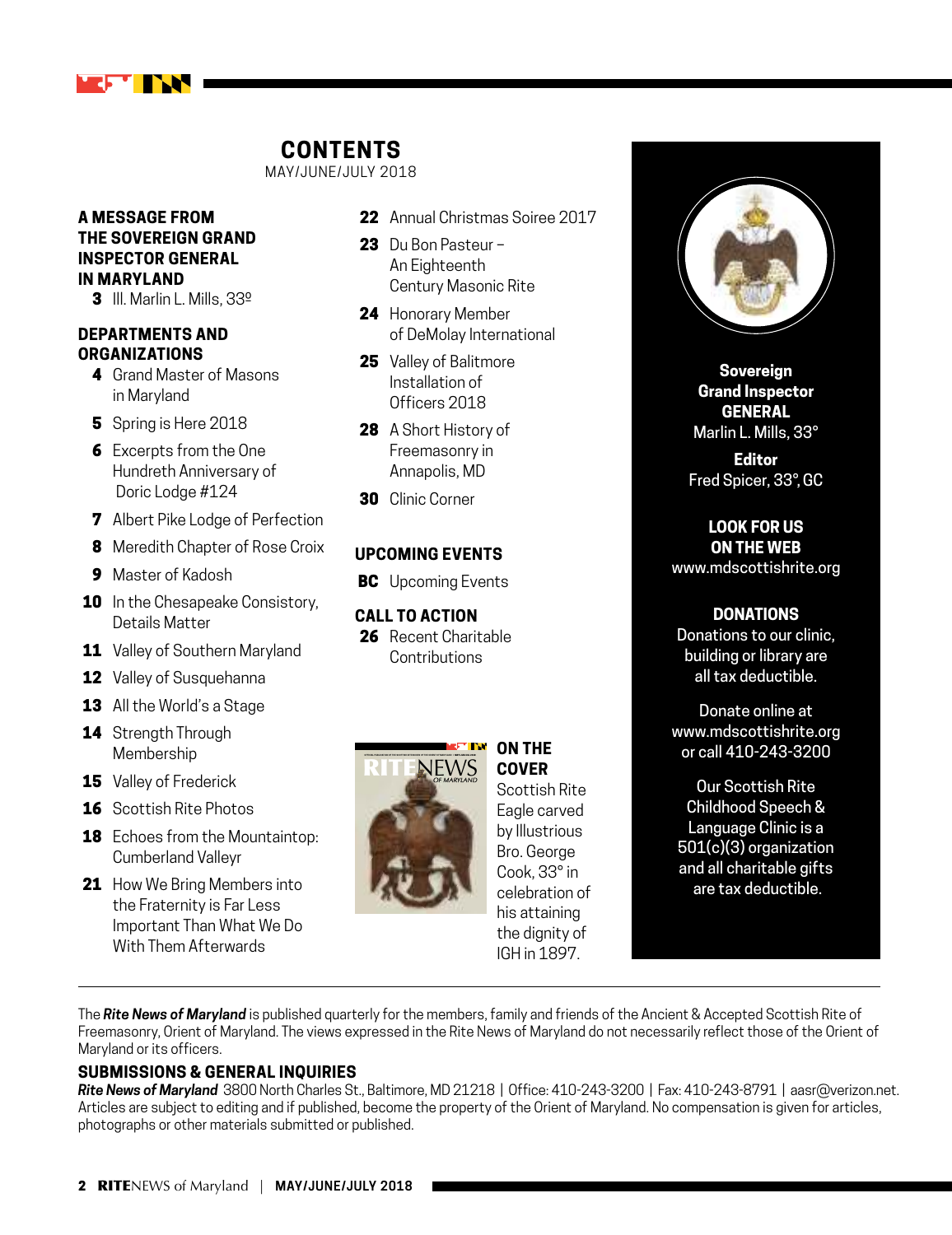

# **A MESSAGE FROM** Ill. Marlin L. Mills, 33º



# WHATEVER YOU DO THIS SUMMER, MAKE TIME FOR FAMILY.

#### **GREETINGS TO ALL,**

Wow, it's finally here; summer and warm weather! I hope you are all well and ready for summer vacation. Any vacation, be it going to the beach or just to a local park for a picnic—family time. A time when we slow our Masonic activities. Just a brief time when we are not rushing home to change clothes, grab a quick bite and tell the family "I'll be home shortly… if he doesn't talk too long!"

Whatever you do this summer, make time for family. We all know in this day and age family time seems harder and harder to come by. Do your children spend more time with their friends than they do with family? I think our children value any time they spend with their parents as a premium. Many parents don't realize how important their time is to a child. Just talking (and listening) to the child about their interest, their problems, or just letting them chatter with a parent builds trust and a connection. hey learn how to treat others from the way they are treated at home. They need to learn respect, manners and behavior from family or they will learn it from their friends on the street. Family time is important.

This got a little off track! Where was I heading? Oh yes, summer vacation!

Whatever you do this summer I hope you have a wonderful time with your family. Go

somewhere if possible; perhaps a weekend of camping, hiking, and sightseeing at some of our beautiful parks (local, state, and federal). Maybe a fishing trip or going biking. Maybe even take the kids to church. I was at a funeral recently and I heard a youngster ask his mom "what is a prayer for?" Just makes you wonder…

In closing I hope each of you and your families have the best summer ever, filled with memories that will last a lifetime. Whatever you choose to do, I wish you the Blessing of good health, safe travel, and much family happiness.



Sincerely and Fraternally,

Ill. Marlin L. MILLS, 33º *Sovereign Grand Inspector General in Maryland*

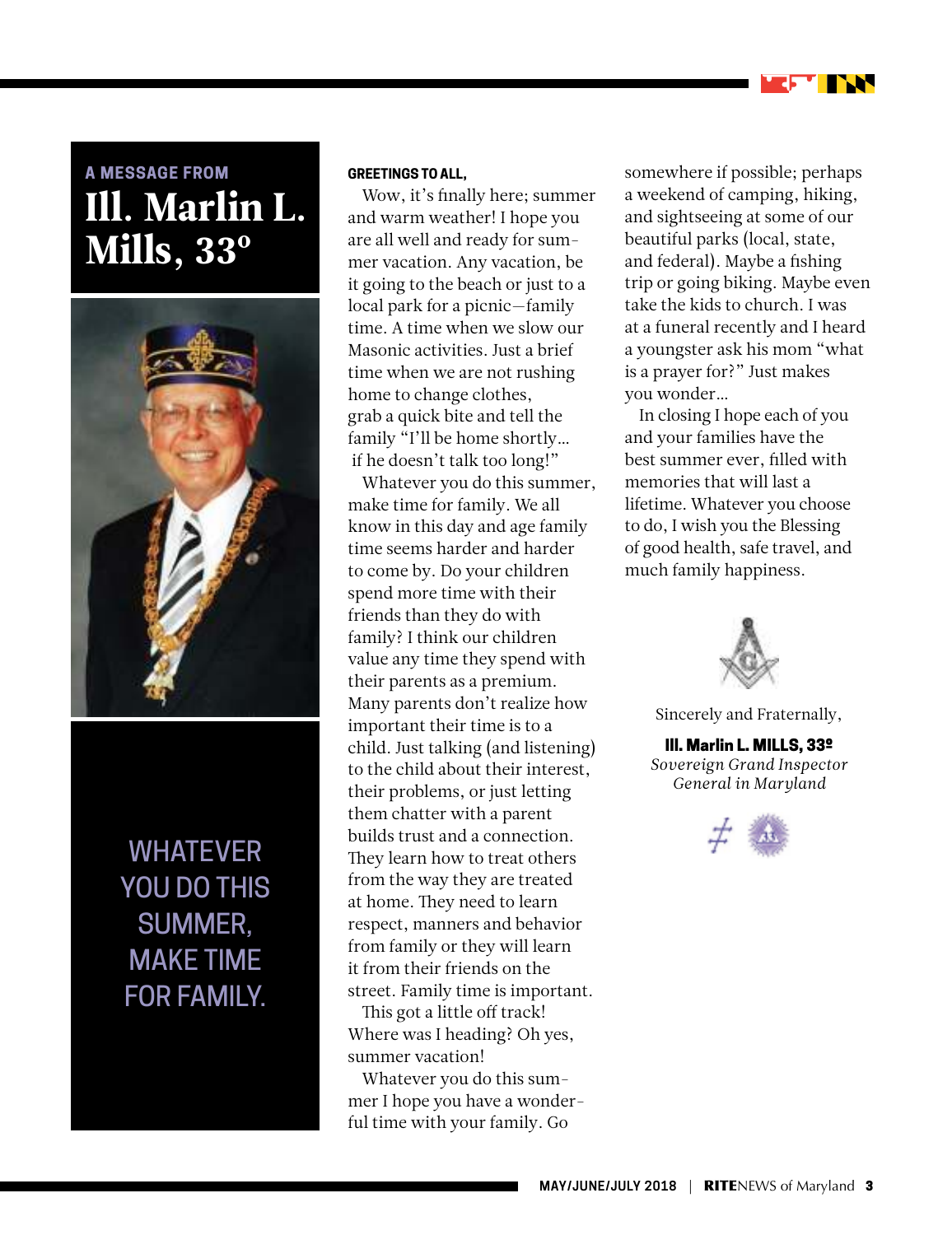

# Grand Master of Masons in Maryland

#### **BY: MW KOSTAS VOURVOULAS, 33° – JEPHTHAH LODGE #222**



THE MASONIC FRATERNITY<br>
is composed of a very<br>
diverse group of men.<br>
We are professionals, blue collar **HE MASONIC FRATERNITY** is composed of a very diverse group of men. workers, farmers, government workers, police, firefighters, paramedics and military. We are men of all races and creeds. Even with all of this diversity we have one thing in common; we are brothers in this "The Greatest Fraternity in the World".

here is no diference of station within a lodge. We come from all walks of life, however once seated in a lodge we are all on the level working toward the same goal of becoming a better man; better morally, spiritually and socially. Becoming a better man is the great aim we have in view.

Freemasonry must show the world outside of our doors that we are not a secret society. We are a Fraternity desiring to help our fellow man through our

various Masonic Charities. Our fraternity presents academic scholarships to students who wish to better themselves academically and socially. he Scottish Rite and York Rite bodies along with the Shrine, Tall Cedars donate millions

**WE ARE A FRATERNITY MADE UP OF MEN FROM THE ENTIRE WORLD. BUT, MAKE NO MISTAKE, WE ARE A FAMILY ORGANIZATION. WE HAVE SOMETHING TO OFFER EVERY MEMBER OF THE FAMILY.**

of dollars a year to medical research in order to help those aflicted with debilitating diseases to lead a better life. We donate to the homeless so that they may eat a hot meal and have a place to sleep at night. My Brothers, this is why we are Masons and it is our duty to make the world a better place in which to live.

We are a fraternity made up of men from the entire world. But, make no mistake, we are a family organization. We have something to offer every member of the family. Our local lodges and appendant bodies sponsor events in which every member of the family is able to participate. Christmas parties, picnics and pot luck dinners are just a few of the activities in our lodges. The Order of the Eastern Star allows both men and women to come together as a fraternal organization. he OES contributes money to many worthwhile charities around this country.

he adult leaders of our youth groups teach our young people how to live their lives in a moral and spiritual manner. My brothers, our youth are our future leaders, we must give them every advantage possible to become successful.

Brethren, it is our duty to make the world outside of our doors aware that we are not a secret society but, a group of men willing to help make our community a better place to live through the exercise of Brotherly Love, Relief and Truth.

May the Supreme Architect of the Universe bless you and keep you and our entire Masonic family as we go forth "Spreading the Light of Masonry throughout the world.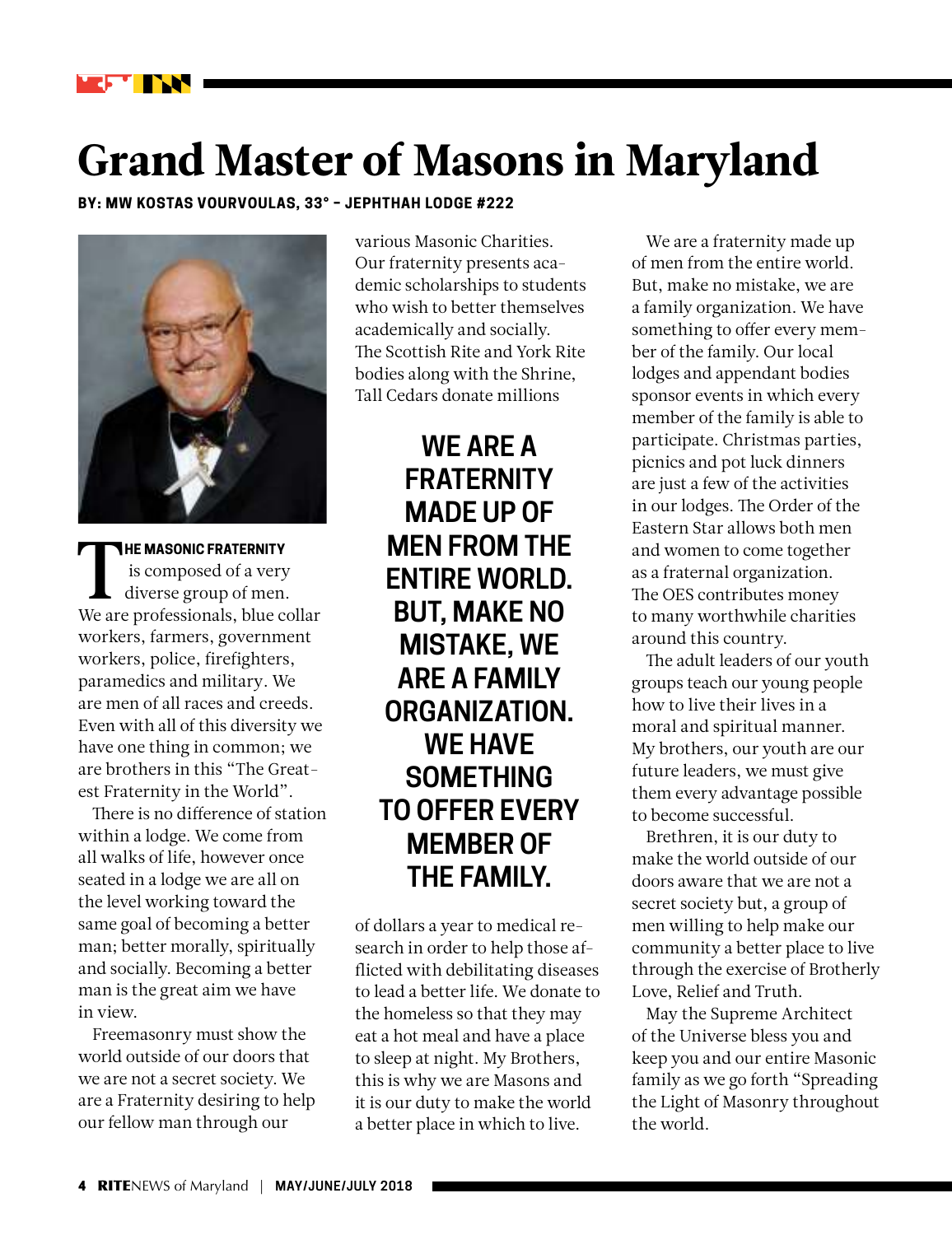

# Spring is Here 2018

## **BY: ILL. BENNIE G. OWENS, 33° – ANNAPOLIS LODGE #89 – ORIENT PERSONAL REPRESENTATIVE, MWPGM**



**ES, SPRING IS HERE** and The Scottish Rite of Mary-<br>land is involved in plan-<br>ning and executing the Spring **ES, SPRING IS HERE** and The Scottish Rite of Maryland is involved in plan-Classes. Now is the time to be a part of this great endeavor. My BROTHERS, it is not the size of our classes, but the personal effort that we each put forth to make them as effective as we can. I can only hope that we can go into each meeting and shake

hands with every brother and really mean "Welcome Brother." You are not expected to remem-

**MY BROTHERS, IT IS NOT THE SIZE OF OUR CLASSES, BUT THE PERSONAL EFFORT THAT WE EACH PUT FORTH TO MAKE THEM AS EFFECTIVE AS WE CAN.**

ber every name or each face, but the more you try, the easier it gets and pretty soon you enjoy this friendly approach to all of the brothers that you meet. Try it, my brothers, and it soon will

become a welcome habit in our daily endeavor.

hen, my brothers, you will find that when your mind starts to forget, your brotherly love will take over and each of those brothers, over all the years, will have a greater meaning in your Masonic Life. Yes, I do wish that I could remember each name and face, but with your help, I will continue to do a better job each day than I could have done without your help. Thank you so much for being a part of this great fraternity and please continue to help me, and others like me, remember the great fellowship that our Masonic journey allows us to enjoy.

Yes, spring is here and the Scottish Rite of Maryland is the perfect place to continue our journey of Brotherly Love, Relief, and Truth.

# **MARYLAND "SCOTTISH RITE OF FREEMASONRY" LICENSE PLATES**



## **Available through the Baltimore Office for SR Masons and their spouses.**

The Office is open M-F from 9am to 4pm @ 410-243-3200 or you may email aasr@verizon.net and the forms will be mailed to you. **Cost is \$30.00**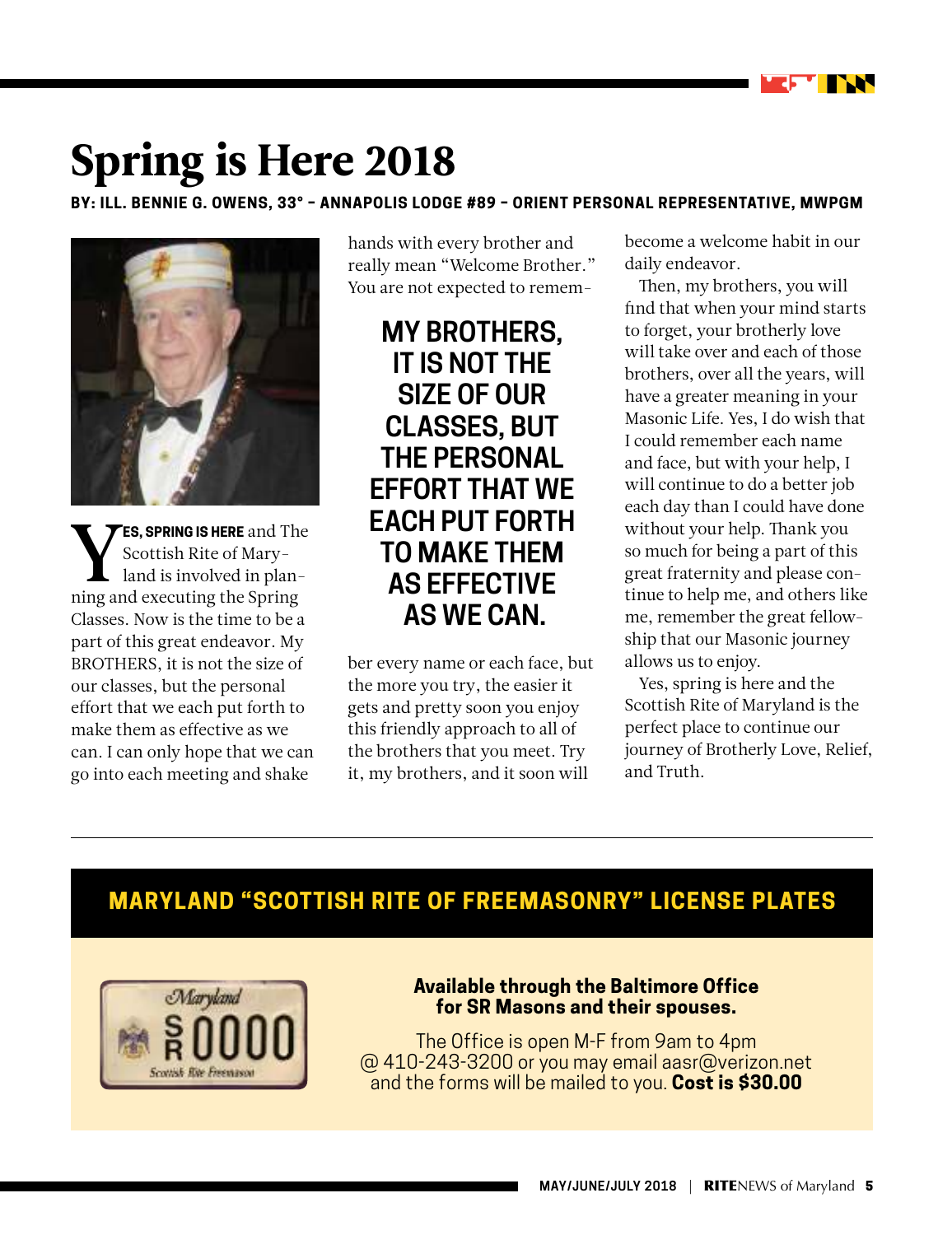

# Excerpts From the *One Hundredth Anniversary of Doric Lodge #124:1866-1966*

he history of Doric Lodge, by John H. Hessey, PGM, is one of which we may well be proud **SUBMITTED BY: ILL. E. RAY LEPPO, 33°, PERSONAL REPRESENTATIVE – VALLEY OF BALTIMORE** 

THE FIRST APPEARANCE in<br>public was November<br>20, 1866 for the laying of<br>the cornerstone of the Masonic **HE FIRST APPEARANCE** in public was November 20, 1866 for the laying of Temple on Charles Street.

he period of WWI, and immediately following, were the most active for all Maryland Masons. The history of the Grand Lodge indicates that in the fouryear span encompassing these year, over 10,000 Masons were raised in this State.

he cornerstone of the George Washington Memorial at Alexandria, Virginia, was laid on November 1, 1923. Originally proposed to be erected for \$100,000 the project developed to such proportion that every United States Mason was asked to donate one dollar.

he sixtieth anniversary of Doric Lodge was celebrated on May 14, 1926. The festivities of this occasion attracted an attendance of 1,120 persons. The following year saw the installation of Bro. John H. Hessey as Master. During Bro. Hessey's administration, our then Most Worshipful Grand Master, Warren S. Seipp, announced to the Lodge and all Maryland Masons that Bonnie Blink Farm, consisting of 266.2 acres had been purchased from John B. Wailes

and Anna M. Wails, his wife, for the sum \$45,000 in fee. Within several days thereafter, an additional 27 acre tract thereto was also acquired.

The first cornhusking at Bonnie Blink, originally called "Husking Party," was held on Armistice Day, 1929.

On September 9, 1930, Grand Master George R. Gorsuch was in attendance. In an address to the Lodge that evening, he noted that the laying of the cornerstone of the Scottish Rite Temple at Charles and 39th Street by Grand Lodge Officers would be held on Saturday, October 18 at 4pm. The new Scottish Rite Temple was projected to be completed in the spring of 1932 at a cost of approximately one and a half million dollars.

One of the most significant events in Masonic history occurred after years of planning, on May 19, 1931, during the administration of Worshipful Master John W. Donaldson. On that date, ground was broken for the first building at Bonnie Blink. Sixty-five hundred Maryland Masons and their families and friends gathered for the simple ceremonies.

he building at Bonnie Blink contained 150 bedrooms for

guests and help, and provisions had been made for reception rooms, living rooms, dining rooms, sun rooms, and smoking rooms. There were 30 baths and 31 rooms for storage, in addition to the kitchen, baking facilities, and refrigeration units. Other rooms were dedicated as the Board room, the Grand Master's room, and the medical room. Provisions also had been made for a chapel and a mortuary. In all, the building contained a total of 247 rooms. The home, as dedicated on October 22, 1932, with more than 10,000 persons attending the ceremonies. It was entirely paid for when it was dedicated. Since the original gift of \$1,000 made in 1927, Doric had presented an additional \$2,000 to the Masonic Home Fund in 1930, together with another gift of \$500 for improvements and \$100 for stocking the farm. Thereafter, Doric also advanced \$6,000 to the Grand Lodge by way of a loan secured by a note of the Grand Lodge in that amount at 5% and agreed to furnish a room at a cost of \$130, the money to be raised by individual subscriptions from Lodge members.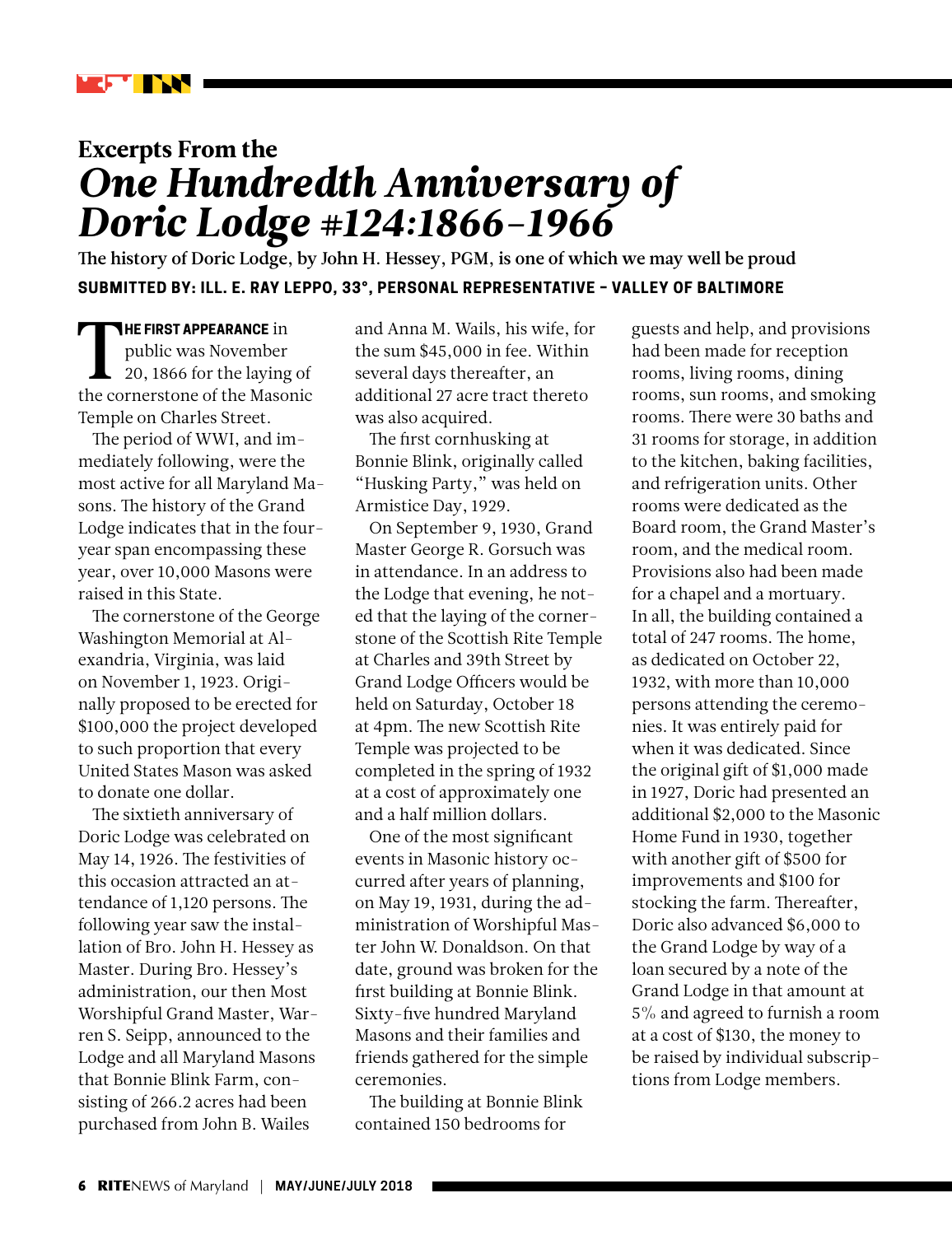

# Albert Pike Lodge of Perfection

## **BY: HON. WILLIAM A. ZARYCHTA, 32°, KCCH – ST. COLUMBA LODGE #150 – VENERABLE MASTER**



#### **BRETHREN,**

We had our first Lodge of Perfection meeting for 2018 and what a success it was!! I would like to thank all those

who braved the poor weather and were able to make it out to Lodge. The weather forecast and the flu going around severely limited those in attendance, including many ill officers. But in true form, those present were willing to step in and fill the chairs. We even had 5 first time attendees and a visitor from the Valley of Southern Maryland.

Brother Randy gave a rousing presentation on Americanism, the National Sojourners and the American Flag, which was extremely well received by all who were able to attend. I wish to sincerely thank Brother Randy for his presentation and commitment to make the long drive

to the Temple.

As we prepare for the 2018 Spring Class in just a few weeks, I am hopeful it will be as successful as the Lodge of Perfection meeting. As you read this, the Ill. Robert F. Wilson Spring Class should be well underway. Please make every attempt to get to the Scottish Rite Temple and attend a degree performance you have never seen or one you haven't seen in a while. he degree team spends many hours perfecting their presentations and we should support their labors by attending, as often as able.

I look forward to seeing you soon.



**Lodge of Perfection Officers**

Meeting of February 7th, 2018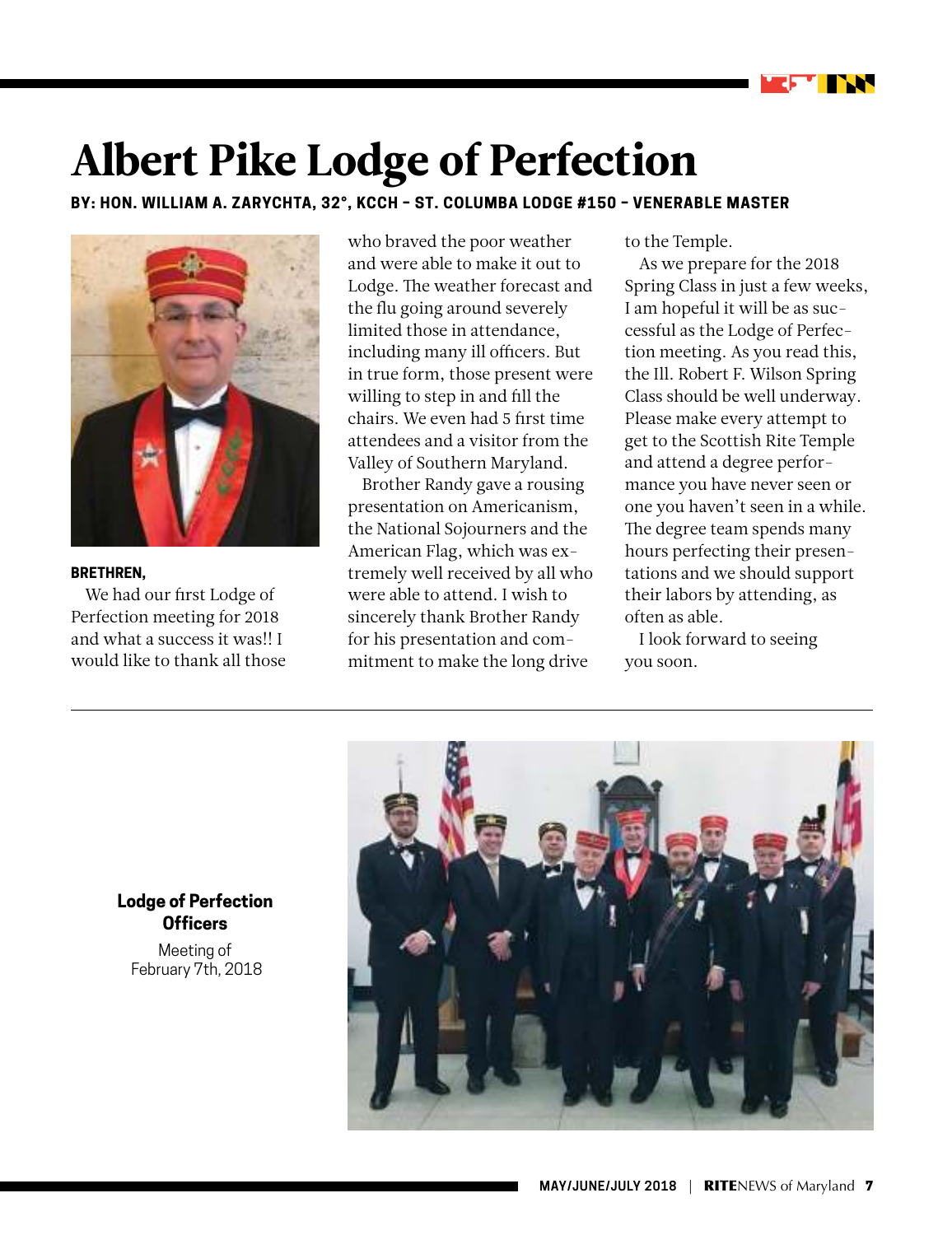

# Meredith Chapter of Rose Croix

## **BY: HON. ROBERT W. REYNOLDS, 32°, KCCH – IONIC LODGE #145 – WISE MASTER**



THE ARRIVAL of this time of<br>year provides many, if not<br>most of us, the opportu-<br>nity to feel happy and excited as **HE ARRIVAL** of this time of year provides many, if not most of us, the opportuwe look forward to the warmer weather and being able to witness the new growth appearing around us in the larger world of nature. This concept of leaving the winter months and traveling into spring has both intrigued and motivated man from the earliest time. Our early ancestors marveled as the return of the Sun God brought light, warmth, and life from the dead of winter. This form of resurrection was often symbolized around the vernal equinox and took on various forms of expressions as time and the history of man progressed. Some of these forms were magical; some were religious, and many involved joyous celebrations.

Easter and the ceremony held on the Thursday preceding it, or Maundy Thursday, occurs during this period every year. On this day, Christians around the world take time out of their day to reflect on the life of Jesus Christ, leading up to the point where he celebrated the Passover at the Last Supper and sat down with his apostles to share food and wine, as well as the symbolic act he made of washing their feet. The Ceremony observed by the Rose Croix of the Scottish Rite, on this day every year, expresses the importance of the symbolism of this event and how it impacted humanity. In the ceremony, the Knights Rose Croix complete the act of "Extinguishing the Symbolic Lights" which commemorates the crucifixion of the Christ. he second act, or "Relighting the Symbolic Lights", represents the Resurrection and was done in years past on the following Sunday. Today, it is completed in the same ceremony. It symbolizes the regeneration and renewal we find through stronger belief in our faith and in hope, that should then translate into a greater commitment for caring about our fellow man and all of humanity.

he ceremony itself draws upon many of the fundamental beliefs and lessons taught in the Degrees of the Rose Croix

Chapter. There are duties that are incumbent to being a Knight Rose Croix such as the giving of charity to the poor, whether Masonic or not, in visiting the sick and those in prison and in giving them aid in their necessities, each according to his means. Knights Rose Croix practice Charity in every aspect and grow stronger to labor in the cause of humanity from faith and hope.

Yet, the ceremony symbolizes much more than just a religious one. As described by Arturo De Hoyos, "The Ceremony of Remembrance and Renewal, including the Mystic Banquet, is not a religious observance and it is neither the Feast of Passover nor a Sacrament of Holy Communion, although it commemorates the spirit of both days."

As with "Relighting the Symbolic Lights", we should more broadly acknowledge this time of year by renewing those vows so often repeated in the Scottish Rite which help us lead better lives not just for us individually, but also for those we impact around us. We will more clearly define ourselves as men of the Masonic Order who, by our personal acts and conduct, portray a standard that leads to their own ultimate fulfillment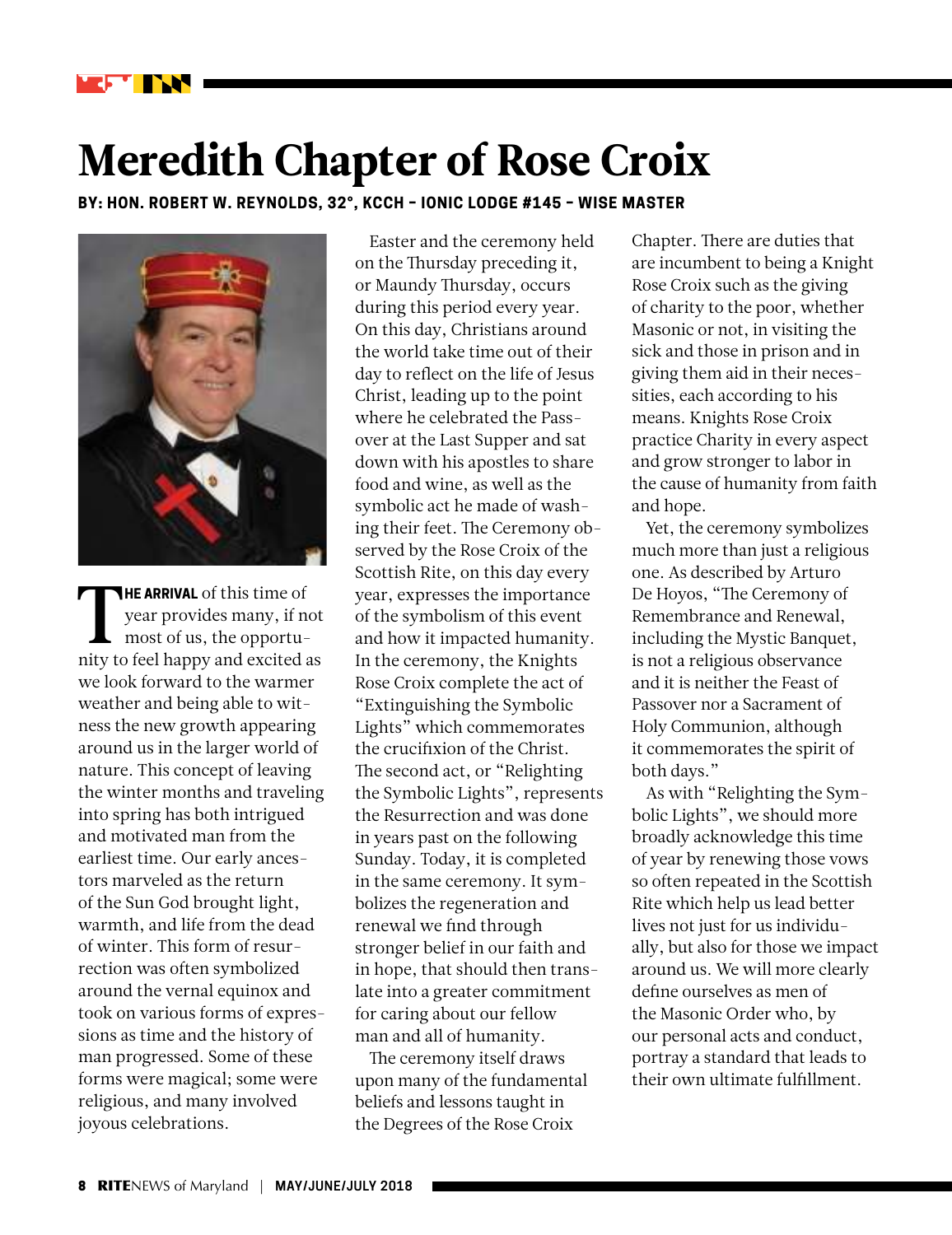

# Maryland Council of Kadosh

## **BY: HON. CORY S. WRIGHT, 32°, KCCH – MT. MORIAH LODGE #116**

**CELINGS** from the Counter Counter Counter of thanks for all you do for masonry. It doesn't matter if **REETINGS** from the Council of Kadosh! First off, thanks for all you do for you're a past Grand Master or you've just joined the Scottish Rite and want to help out with parking. Everyone deserves their place in our fraternity. Everyone needs to feel like a valued part of the team. We frequently express an attitude of gratitude towards our line officers and those who take part in the degrees. But shouldn't we celebrate our brothers who just show up to support? Who tirelessly work behind the scenes? I feel this is one of the elements of Masonry that is often overlooked. I can't help but wonder the effects this has on turnout and, most importantly, membership. For anyone who's attended a semi-annual, annual, or regional meeting, it is impossible to ignore the fact that our fraternity has seen a rather steep and steady decline in membership over the past few years. But is that the true data-point we should be focusing on? Converting more petitions? Or should we focus on what we already have? Engaging our current membership? Improving retention and turnout? The masonic experience?

It doesn't take long to realize that declining membership is a complicated issue that has

a lot more to do with culture than it does the mechanics of converting prospective masonic candidates into dues paying active members. A vibrant and engaged group will naturally generate more new members. So what can we do? Step 1. SMILE. Have you ever been to a lodge meeting or event where a few grumpy apples spoiled the bunch? Your smile is contagious. So don't be so dang serious all of the time. If the degree work isn't letter perfect…does throwing a fit solve anything? There are times when it is mandated that we labor in a serious manner. Make sure to set a balance of serious times and fun times. Smiling conveys happiness. If you don't see smiles, there's probably a much bigger problem. Step 2: Put yourself in the shoes of your fellow brother. We have a diverse membership. What worked 10, 20, and 30 years ago doesn't always work today. Become a student of your fellow brothers. Learn what makes them tick! The times have changed. Billy, who works 3 jobs to make ends meet, and has 2 young children…isn't going to have as easy of a time planning refreshments, memorizing ritual, providing for his family, and being a good dad. But Harry on the other hand, who is comfortably retired, might be your go to person to multi-task

or at least lighten Billy's load. In short, talk to your membership, involve them in activities that fit what they want out of masonry and what they can contribute in return, and most importantly, don't burn out your brothers. Burnout is the silent plague that runs rampant throughout masonry. We all know a brother who is appointed to multiple committees, is in every one of the appendant bodies, and eats, breathes, sleeps, and has an almost junky like addiction to masonry. This isn't healthy.

Not for the individual, their family, or their fellow brothers. And it's no wonder why these people sometimes "disappear" abruptly, leaving a gaping void that is often difficult to quickly fill. If you are involved in 4 degrees at the Scottish Rite… think about finding 2 people to fill the other 2 for you. Help them to grow into the roles and show them how important they have become to our fraternity. Step 3: Cut the crap (bull… nonsense)! 3 hours of introductions is never an efective use of time. EVER. It's 2018. Time is the new commodity and currency for our membership. I don't care if we've been doing it since woolly mammoths were the F-250 of their time. hings have changed.

*Continued on page 10*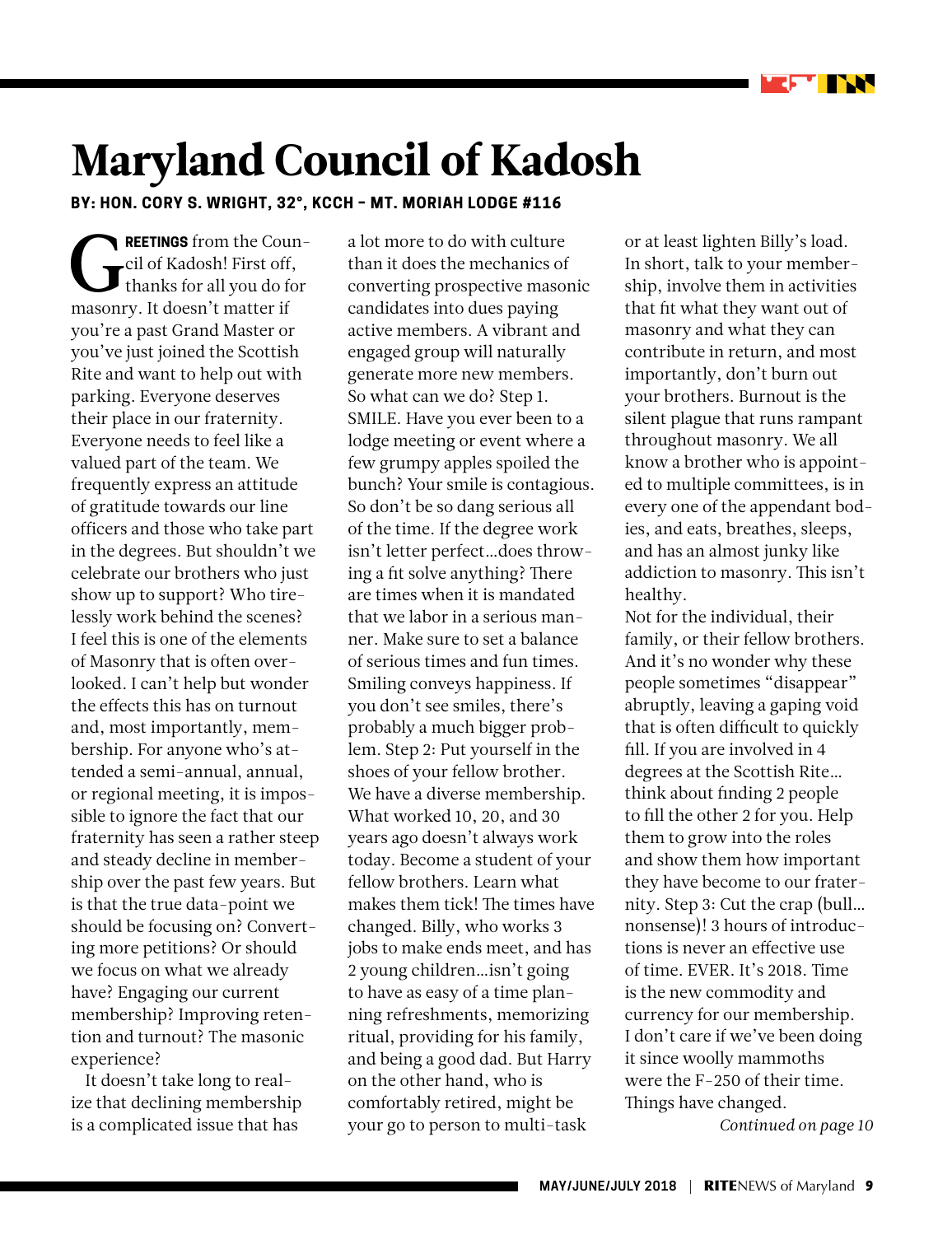# In the Chesapeake Consistory, Details Matter

#### **BY: ROBERT N. CARHART, JR., 32° KCCH – MASTER OF KADOSH**



**EFORE THE temperatures**<br>
begin to warm too much<br>
with spring & summer<br>
nearly upon us, I wanted to take **EFORE THE** temperatures begin to warm too much with spring & summer a moment to rectify an oversight of mine from my last article. And that is to thank Bro. Kraig Dean, 32°, for his prior service as Master of Kadosh in 2017. In my haste to look ahead in my last article, I forgot to look back!

Please forgive the unintended slight, Brother Kraig. Anyway, this serves as a good reminder that details matter, even small ones, as they sometimes point out your larger obligations.

I was struck, for example, that it will be my responsibility this year in signing the patents of our newest 32° brothers who join our ranks this year—and that this is both an amazing yet daunting responsibility. This is one of those things where it always seemed like it was a nameless (or, at least, certainly somebody else's) responsibility—never mine—doing things like this, and that because it is part of my "job description" this year, I want to do a good job, even on such a seemingly minor detail. It actually is rather humbling.

here's a life lesson in this, of course, and it's yet another one of those teachable moments enjoining us each to look beyond ourselves, and that, more often than we might think, we're continually in the service of others. The Scottish Rite, like all of Masonry, has this knack of not only making us better men when we put on our degrees and digest their greater meanings, but also in providing ostensibly smaller opportunities, like this, for us to do so. To this end, I'm grateful for this, and am honored to serve you all in the Consistory.

As the schools let out, the sun shines, vacations begin, and lodges go dark, I wish you safe travels, good health and a welldeserved respite from your various labors. Be well, my brothers.

#### *Continued from page 9* Maryland Council of Kadosh

Less really can be more. Plan your events and meetings to consider your demographic. If the vast majority of your attendees and officers commute to lodge from work and have to work the next day, do things to make their attendance easier. Move refreshments to before the meeting instead of at 10:00 PM. Or at least communicate what

will happen rather than force a brother to guess. If it's a family function, survey what the family members may actually want and try to incorporate some of that. I've been to plenty of events that I've thought:

"Great! Good luck ever getting my wife to come back to one of these functions. Brother so-and-so was grandstanding about 1945 for 2 hours and then started an all-out battle with

Past Master XYZ about whether there is a may or a might in the 3rd degree ritual."

In the theme that we divide our lives into 3 equal parts (as we are reminded by the 24 inch gauge), I ask you to consider dedicating a portion of your day to these simple steps as a way to not only serve God and your fellow brother…but as a means to improve the masonic experience and grow or fraternity.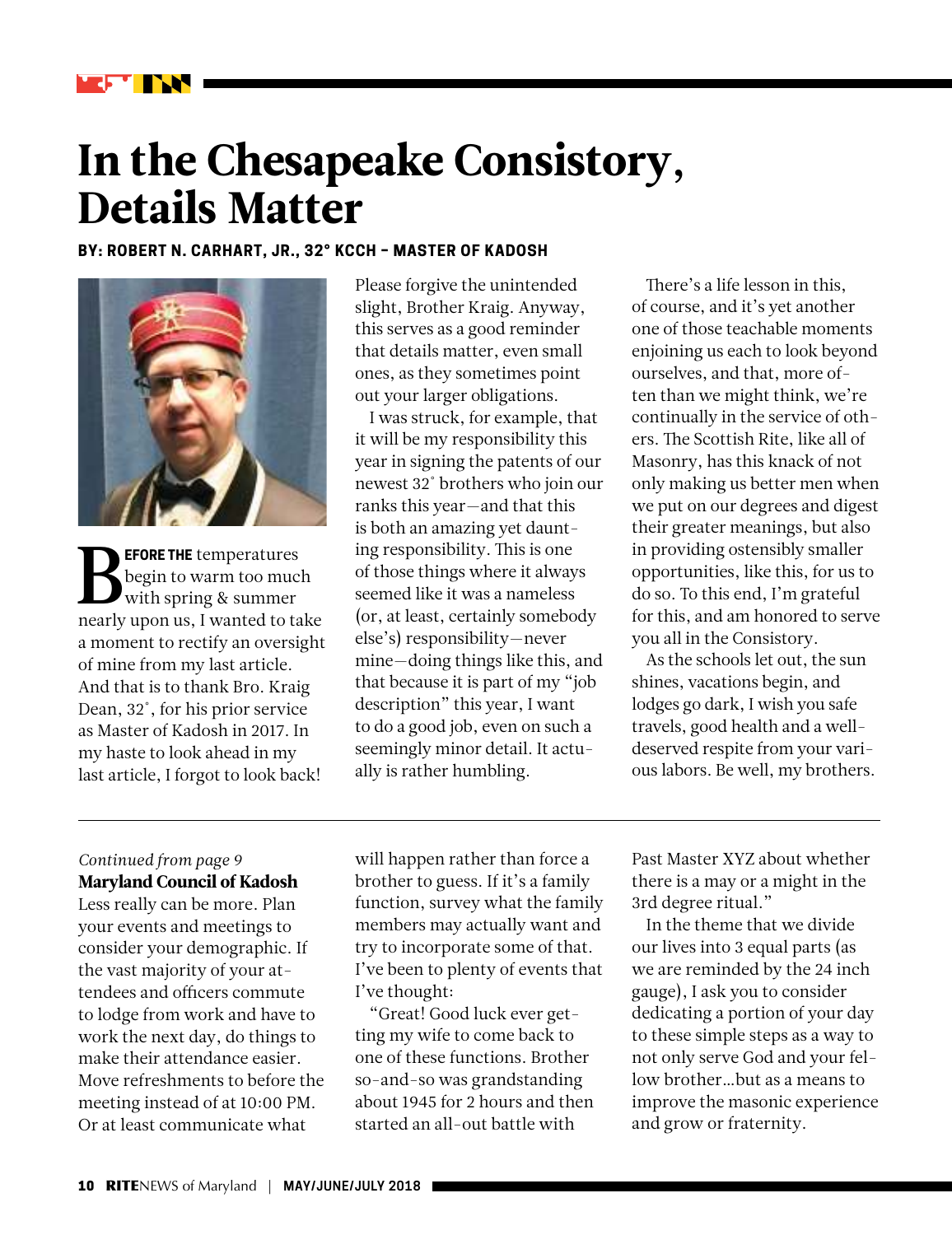

# Valley of Southern Maryland

## **BY: HON DENNIS W. LELAND, 32°, KCCH – THOMAS J. SHRYOCK LODGE #223°**



REETINGS FROM the Valley<br>of Southern Maryland<br>our Scottish Rite brethren. We **REETINGS FROM** the Valley of Southern Maryland are extended to all of are looking forward to warm

weather and blue skies again to allow us to get out and renew old acquaintances. We are busy with degree work as we have new candidates to the Rite, looking forward to their capping at the Class Reunion in April.

We kept busy during the winter months selling raffle tickets as a fund raiser for the Valley. At our Installation of Officers in January, we raffled off a rifle that had been donated by one of our Brothers. The winner was another Brother who had just purchased his ticket that night. We are now preparing for our second annual Crab Feast Raffle. his consists of a bushel of crabs,

a case of soda, a case of domestic beer, five crab mallets and a roll of paper towels. We will be having the drawing at the end of May, and the delivery of the feast will be any day in June. We had great success with this raffle last year and are hoping to duplicate the results this year.

We invite everyone to come and join us at our meetings. We meet on the first and third Wednesday of the month at 7:00PM. We are located at the homas J. Shryock Lodge 223, at 24410 Mervell Dean Road, Hollywood, Maryland 20636.



*IN MEMORIAM*

## **MW BROTHER B. HOPE HARRISON, 33°**

12/12/1925 – 02/25/2018

Grand Master of Masons in Maryland 1988 - 1990

# We're here to help YOU build a better retirement.

Discover what it means to have a personal financial guide. As fiduciaries, we see it as our responsibility to help our clients make the strongest inancial decisions for themselves and their loved ones.

**Main Office:** 6 West Dover St. | Easton, Maryland 21601 **Salisbury Office:** One Plaza East Building | 100 East Main St. | Ste 300, Salisbury, Maryland 21801 **Phone:** 410.690.4894 **| Fax:** 410.690.4892 **Email: info@andersenwm.com | andersenwm.com**





Investment advisory services are ofered through Michael Andersen Registered Investment Advisor, LLC dba Andersen Wealth Management, a Maryland Registered Investment Advisor. Andersen Wealth Management is a Registered Investment Adviser. This brochure is solely for informational purposes. Advisory services are only ofered to clients or prospective clients where Andersen Wealth Management and its representatives are properly licensed or exempt from licensure. Past performance is no guarantee of future returns. Investing involves risk and possible loss of principal capital. No advice may be rendered by Andersen Wealth Management unless a client service agreement is in place.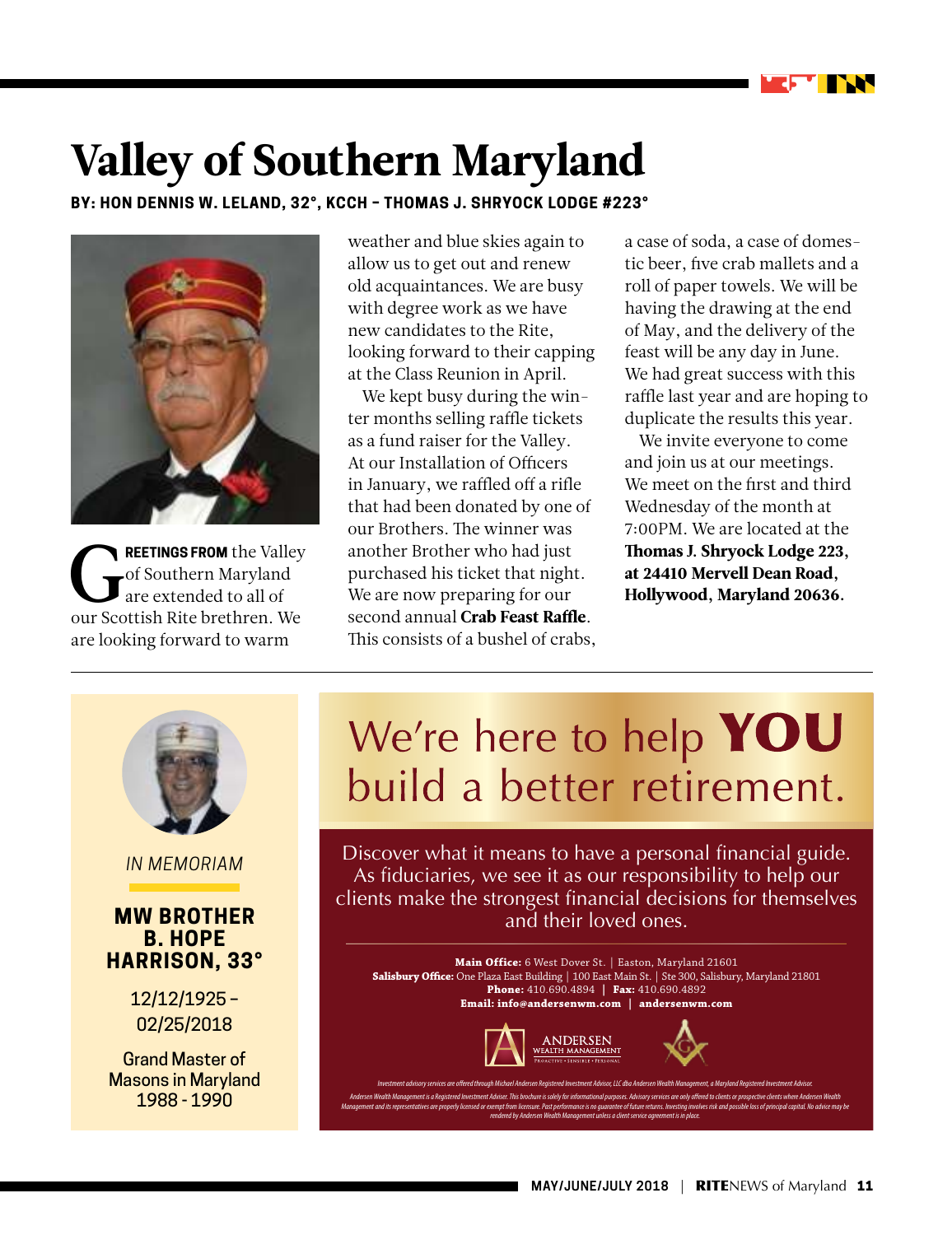

# Valley of Susquehanna

## **BY: HON. JASON Q. STANDISH, 32°, KCCH, - MT. ARARAT LODGE # 44 VALLEY SECRETARY**

**B** Y THE TIME this magazine reaches you, spring will be in full force and get-<br>ting ready to turn to summer. **Y THE TIME** this magazine reaches you, spring will be in full force and get-Our reunions will be completed and most of us will be looking forward to a more relaxed time, and hopefully, some additional time with our families. But

even as we get ready for some summer leisure, the Valley of Susquehanna is looking forward to the fall, and our 5th anniversary of existence. For many of us, autumn evokes memories of homecoming and celebration. Please plan to come and join us and help us celebrate. Our

regular meetings are the third Thursday of the month, 7pm, at Mt. Ararat Lodge in Bel Air. Look for a detailed calendar of fall events in the next issue of the "Rite News." Best wishes to all for a safe, happy, and relaxing summer!



# **Sign Up For Scottish Rite Reminder Texts**

Reminders for meetings, lunches, events, ceremonies and degree work can be received on your cell phone via text.

**Text "baltsr" to "292929" on your mobile phone to sign up.**

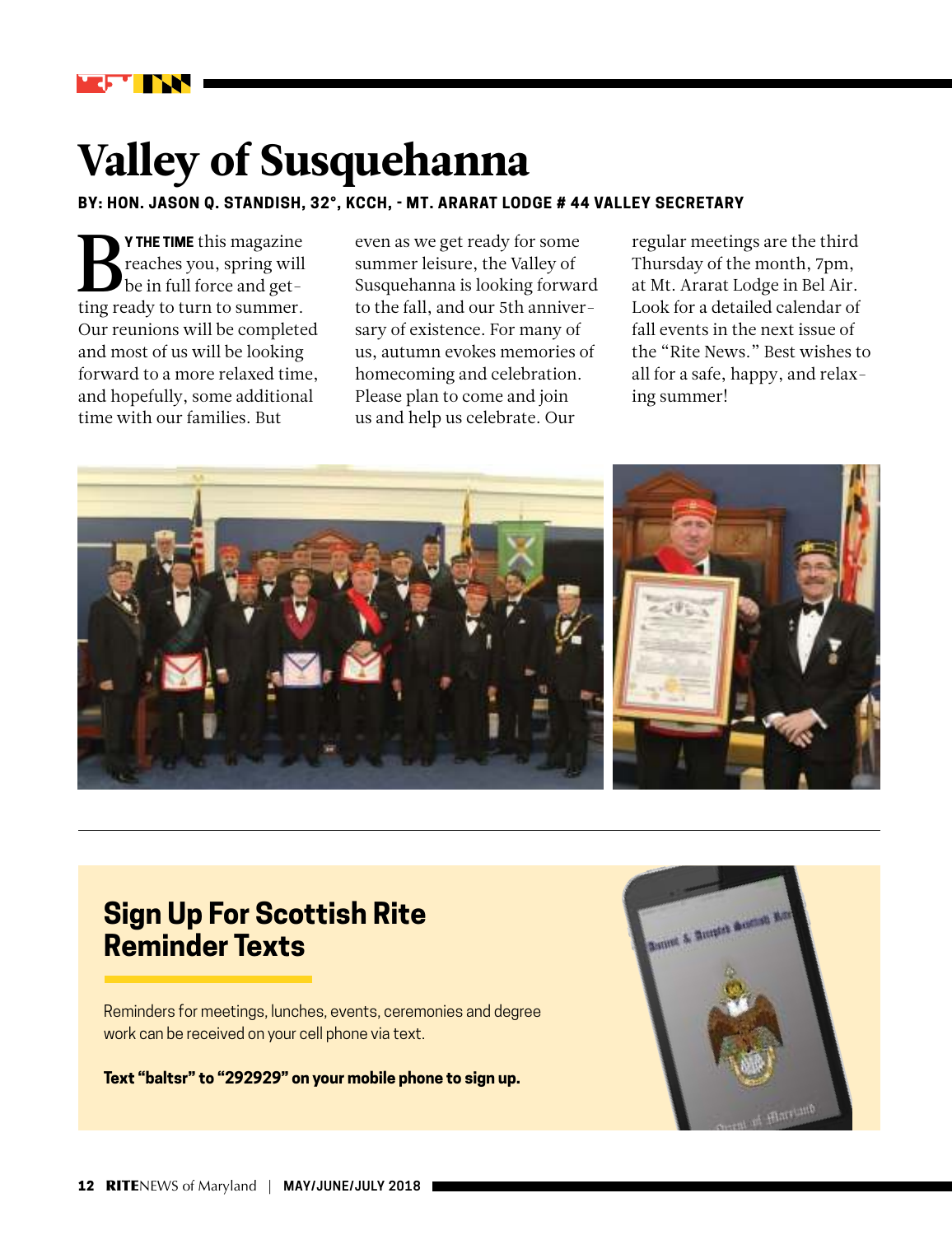

# All the World's a Stage

## **BY: HON. CHARLES W. MATULEWICZ, 32°, KCCH – PALESTINE LODGE #189**



WERTHE NEW Scottis<br>
the Temple to experience his first degrees, he **HEN THE NEW** Scottish Rite Mason comes to the Temple to exis introduced to the stage as a vehicle to impart the lessons of Freemasonry. Why do the Scottish Rite Degrees take place on stage? They didn't always.

In the 18th Century, we had itinerant Inspector Generals who were authorized to confer degrees for some cost, start new Masonic bodies, and make more Inspector Generals. During the 19th Century, the Supreme Council came into being and brought together the 4th through 32nd degree in a uniform way. On March 1, 1801, the Supreme Council literally brought order out of the chaos and formalized the content and character of the degrees, but it was the trends in the 18th Century that led to the stage. he 19th Century was a golden era in theater construction. The

industrial revolution created rising wages and an increase in non-labor hours… people had more time and money and wanted to be entertained. Theaters started springing up in towns of all sizes to feed the demand. At the same time, we saw Scottish Rite Valleys starting to purchase costumes and backdrops creating bigger and more elaborate accoutrements for the degrees they were putting on. The Scottish Rite Valleys became well-funded repertory theater companies. You might say that this was an innovation, but it really called back to a much older tradition.

In the Middle Ages, people were largely illiterate, but the stained glass of the cathedral was not the only means to teach the faithful about the Church… there was a strong tradition of liturgical drama. The Church looked

down on the licentious paganism of Greek theater, however, theater itself was a powerful tool to connect with a congregation. Liturgical drama came into being to reinforce the liturgy, and to educate the faithful as to the stories of the Bible and the saints. In a world where the liturgy was in Latin, these plays that would tell the story of Adam and Eve, or the virgin birth and were vital to create a level of familiarity with the lessons of the Bible. he challenge was that these plays, like the liturgy, were done in Latin which made it largely inaccessible outside of the most educated parishioners. Theater was used as a tool, but this is the root tradition… there is an interim step between our Degrees and this ancient tradition: the mystery play.

*Continued in next issue*

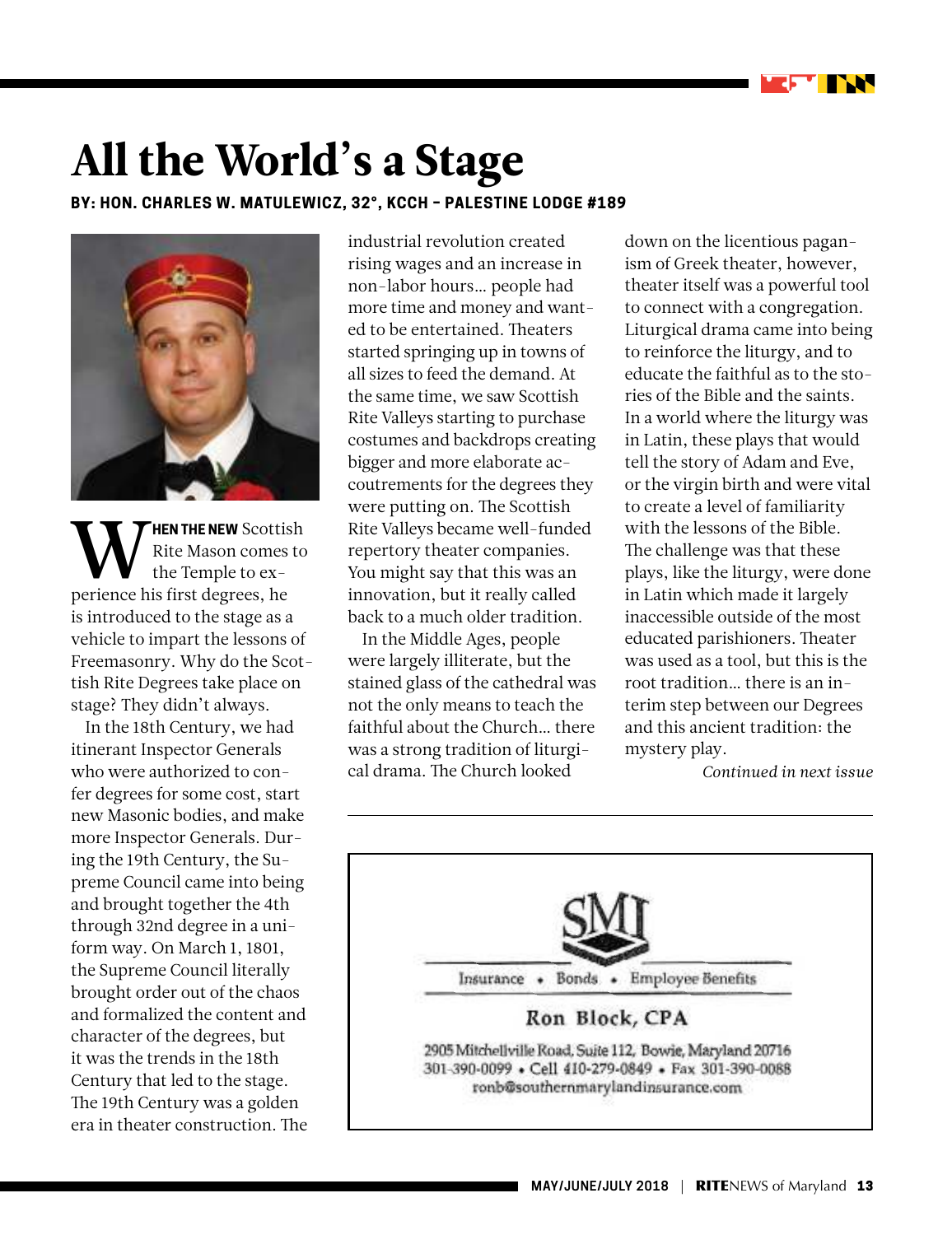

# **Strength Through Membership** Chapter Rose Croix–Valley of Frederick

**BY: SIR TOMMY J. MORRIS, 32°, P.K.C., PGTC, PVM – WISE MASTER – COLUMBIA LODGE #58**

**BETHREN,** there is strength<br>in numbers and there is<br>dedication among Scottis.<br>Rite Freemasons and their fam-**RETHREN,** there is strength in numbers and there is dedication among Scottish ily members. Combine Scottish Rite Freemason dedication and strength through numbers, and we have a time-honored formula for meaningful advocacy for the values we share; Reverence for God, Integrity, Justice, Tolerance, Devotion to Country and Service to Humanity.

Many of your communities, and communities across America, are better off today because of Scottish Rite Freemasons. I still can't help but be inspired by Freemasons and their family members that I run across. I have witnessed the kindness and dedication of them first-hand. I also know the impact we have on Masons and their families which cannot always be measured in numbers. Yet, it's numbers we need now, more than ever.

We not only need to retain current members, we also need to recruit new members to continue efectively serving our communities, our Valleys and the nation in ways only the Masonic Family can.

We attract Masons and their families through our educational programs, grassroots fund-raising programs, our philanthropies and other programs such as

the Orient's Annual Chocolate Soirée, which encourages community involvement. This year's Chocolate Soirée, sponsored by our S.G.I.G, the Illustrious Marlin L. Mills, 33° and his lovely wife Lady Brenda, was such a hit that we had 120 people sign up and more than 300 show up for the event.

Yet still more needs to be done. Without strong numbers, our inluence in our communities is jeopardized. Our youth programs will mentor fewer youth who need our guidance. Our charitable donations will help fewer Masons and their families who need us.

We need your help. This is a call to action, I encourage all Freemasons to check in with Masons whose memberships have expired and encourage them to rejoin. Connect with

younger Masons and let them know how the Scottish Rite has their backs.

- Promote and raise funds for our charities, such as Rite Care & the Temple preservation fund.
- Remind brothers that the best way to show their support is to participate in our programs.
- Showcase premier Masonic youth programs, such as the DeMolay and Rainbow Girls.

Together, our dedication and the strength of numbers will allow us to continue growing individually and continue strengthening our order and our nation. In closing, I think it's an appropriate time to give thanks to you.

hank you, for all that you do every day to keep our Brethren, families and youth engaged.

# An Elegant Afternoon Tea

*Sponsored by the Knights of St. Andrew Ladies Auxiliary*

Sunday, June 3 at 2:00 PM Frederick Masonic Temple 6816 Blentlinger Rd. Frederick, MD 21702

\$10 per adult and \$5 for youth (under 16). There will be light refreshments and raffle baskets. Men are also welcome to attend this auspicious event.

RSVP to Lady Patty Morris at: Patty\_Morris@comcast.net or Phone: 301-693-6177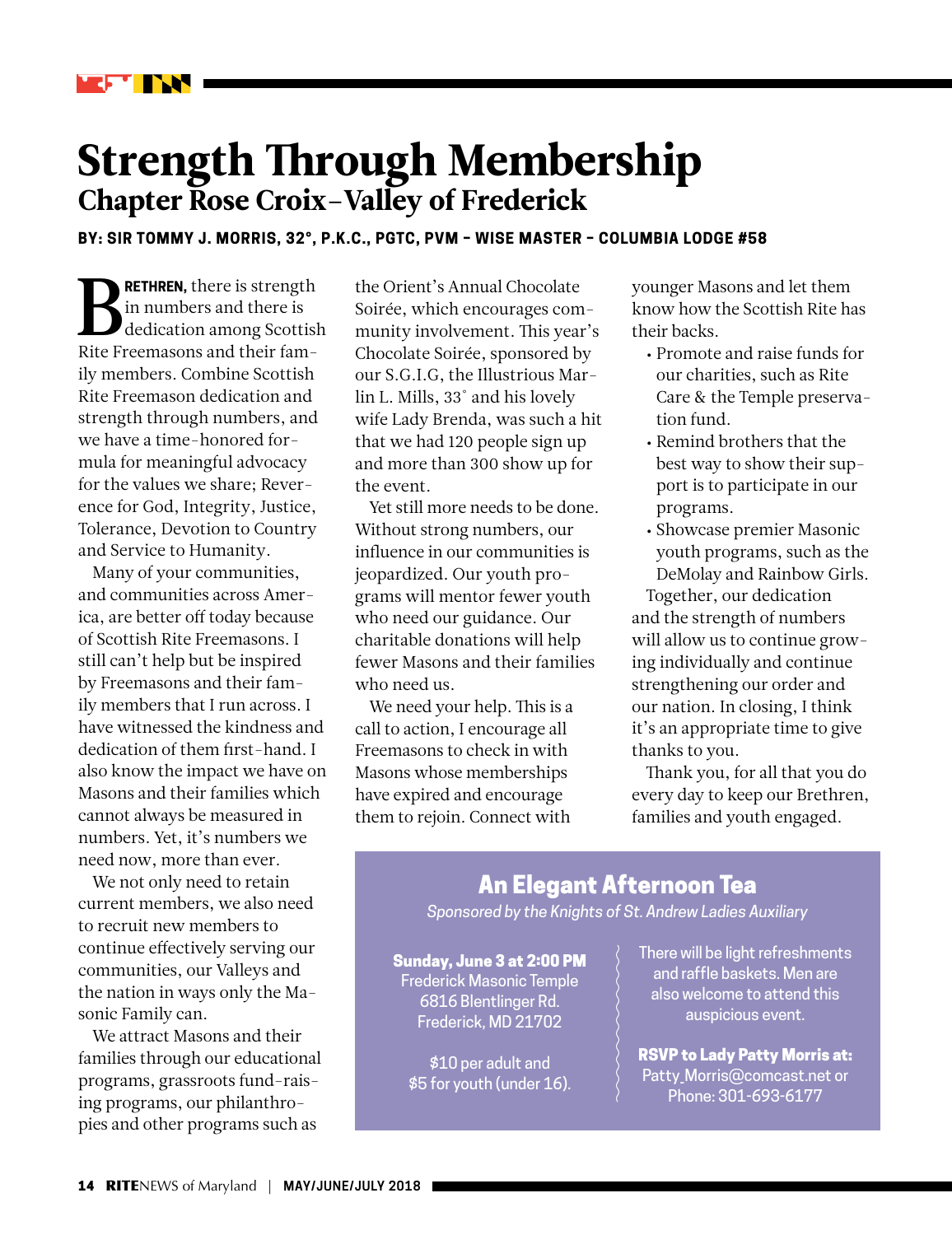

# Valley of Frederick

**BY: BRO. ADAM S. RIVERA, 32° - COLUMBIA LODGE # 58 – VENERABLE MASTER FREDERICK LODGE OF PERFECTION**



SI WRITE THIS, it feels as though spring is here, with some early unseasonably warm temperatures. **S I WRITE THIS,** it feels as though spring is here, with some early unsea-The magnolia tree in my backyard seems to think the same thing. The blossoming of the trees lead us into our season of rejuvenation, annually marked by the Chapter of Rose Croix Celebration of Remembrance and Renewal. It is a chance to remember our fallen brethren and loved ones, and look inward and renew ourselves anew. It is a chance to make amends and go outside our comfort zone and grow. Every day, I find I grow a little, and it's not just because my daughter is 5 months old, challenging me with new behaviors every day. We greet every day with new challenges and different solutions. Many times, the same solution doesn't work for the same problem, and we need to find new roads to the answer. It may take us a while to

get to the solution, but in the end, we will get there, and be better for it.

For us, in the Valley of Frederick, we are finding new ways to do what we've been doing all along. Just this spring alone, I've visited (or plan to visit) two Blue Lodges to talk about what the Scottish Rite is and does in our area of Maryland. I fully plan to visit more, especially lodges where we don't have many brethren, for one reason or another. It also supports our diplomats who meet each new Master Mason and gives them a quick introduction to the Scottish Rite, and reminds those who were raised long ago, but never came to the Scottish Rite, what we are all about. We brought back an old tradition last year in our Ladies' Night, and updated it to be at a local dinner theatre, and we are going back. Our fundraising got a real boost last year when we decided to put on

a Charity Trap and Skeet Classic, and we are doing it again, with a goal to surpass what we were able to donate last year, and to more organizations. Our biggest change, for us, is that we're moving our reunion to two days so that we can accommodate more people, and still put on a tremendous performance for our brethren, new and old.

It's amazing to me how much we can change when we are motivated. We push each other to do better, and by that act, are better for it. We've motivated our Valley to do better, and we continue to find new solutions to old problems. I highly encourage everyone to come out to an event in the Valley of Frederick, whether it is our Charity Trap and Skeet Classic, our Reunion, our Breakfast Club, or even a regular meeting of the Valley or KSA. Let it inspire you to find new solutions.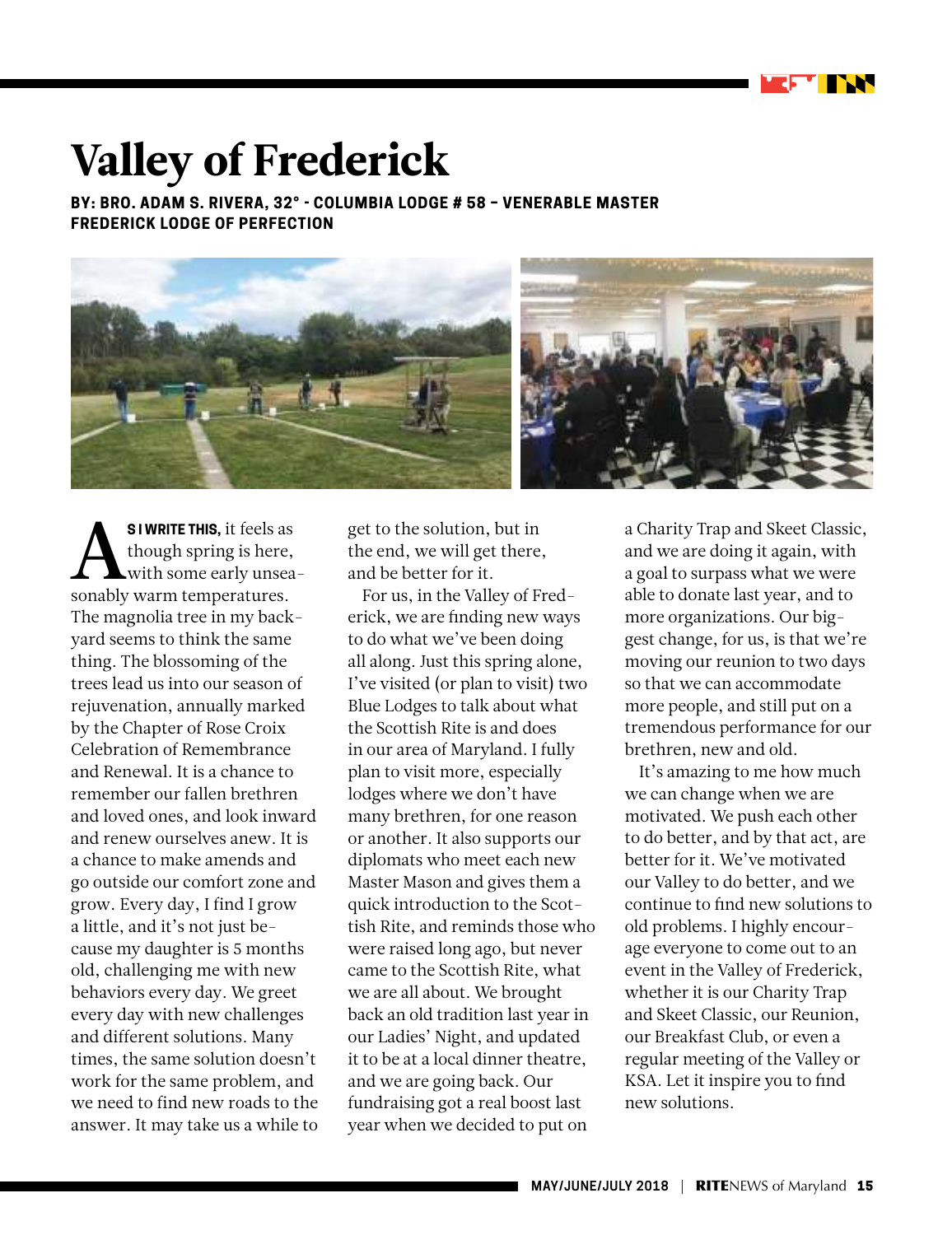

# Scottish Rite Photos

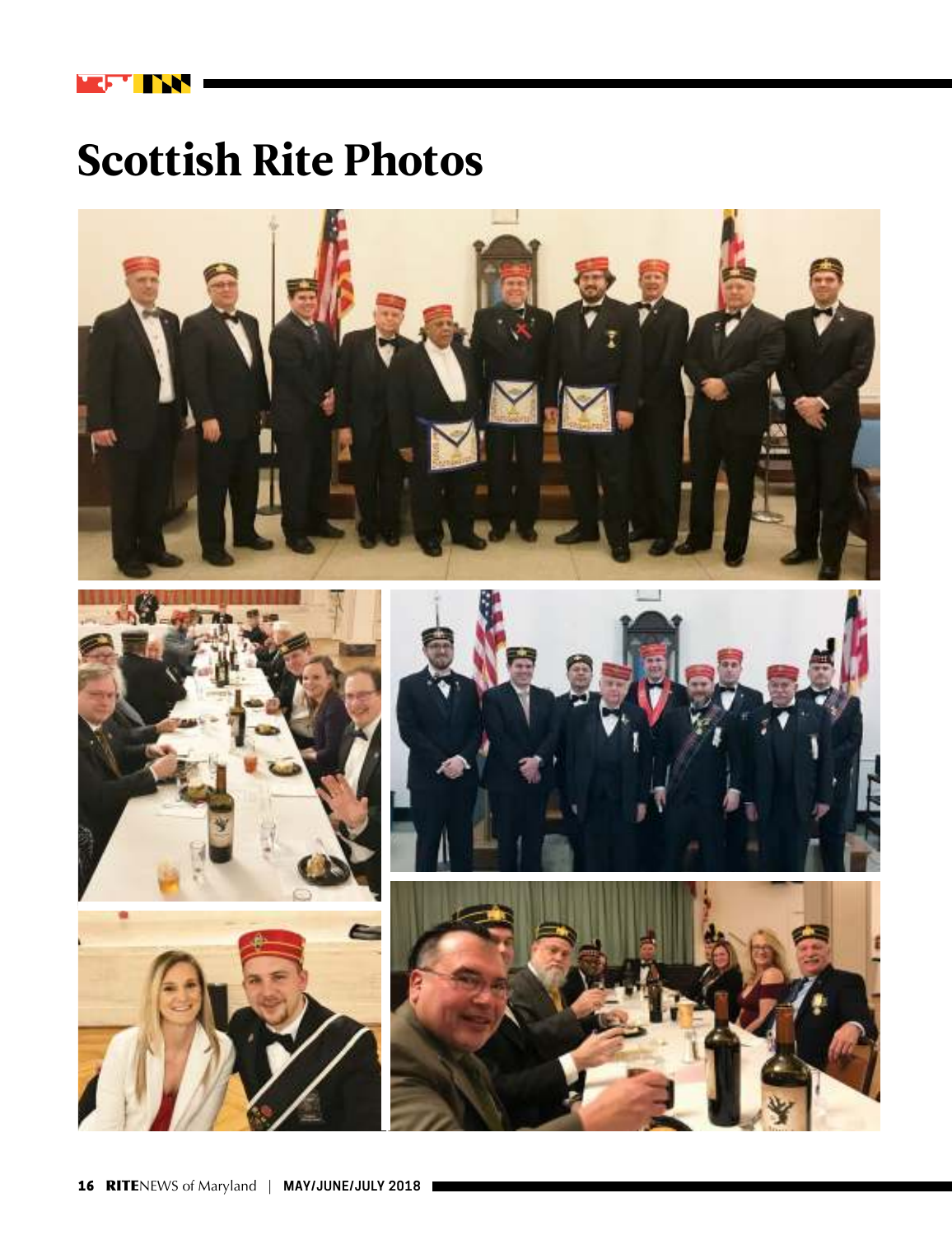

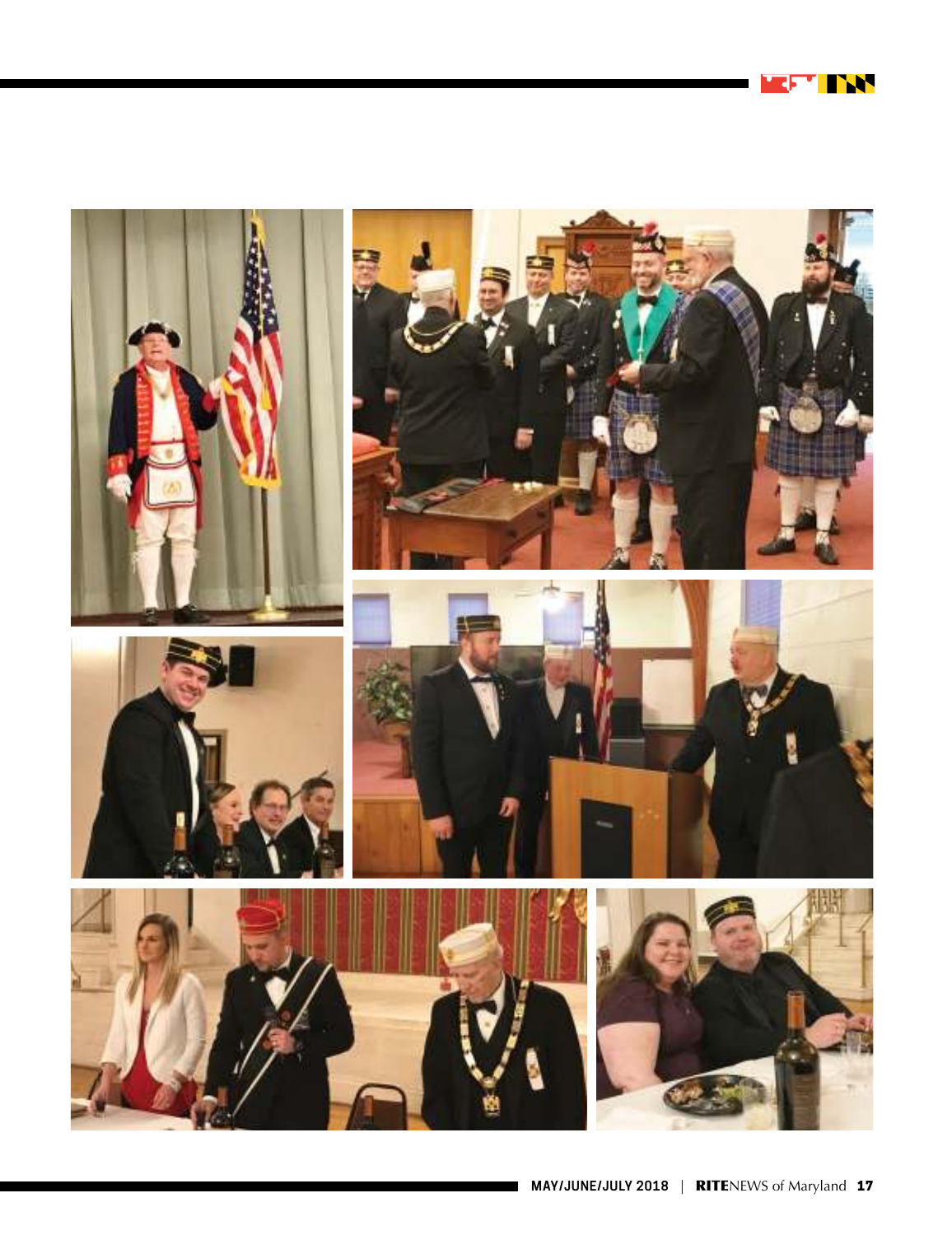# **ECHOES FROM THE MOUNTAINTOP**

# Cumberland Lodge of Perfection

By Bro. Samuel J. Lane, 32° ˜– Queen City Lodge #131 – Venerable Master



**GREETINGS** from the Cumberland Valley of Scottish Rite Freemasonry. I would like to take a moment of your time to discuss a matter that is becoming vastly important in our Valley, that being the idea of solidarity. Anyone who has attended a lodge meeting, or gathering of Masons in Western Maryland, can attest that Masonry in the panhandle is a special and serious matter. There are seven Blue Lodges in Allegany County alone. Each lodge has its own unique character with a fiercely loyal body of brethren. I know because I am Queen City #131 to the core of my soul. This is not a bad thing, and lends itself to a strong Masonic identity within our jurisdiction. However, when one stays only within the four corners of his mother lodge he limits the potential of what Masonry can be as an institution. As a Valley, we have recognized that the strength of the "pack" is the brother and the strength of the brother is the

# **AS A VALLEY, WE HAVE RECOGNIZED THAT THE STRENGTH OF THE "PACK" IS THE BROTH-ER AND THE STRENGTH OF THE BROTHER IS THE "PACK."**

"pack". We are one. If we can get everyone united under the banner of Masonry, while maintaining our unique identities, we can achieve greatness. We can return to the days when our peers were kings and regents. And the Scottish Rite shall lead the way.

To this end, our Valley has reached out to the Blue Lodges and other Masonic bodies within our jurisdiction and made them partners in some of our social events. One such example is

Ladies Night. At time present, four Blue Lodges, the Shrine, and the local Tall Cedar Forrest are sponsors of our Ladies Night. Why is this important? From our perspective, for two reasons; the first is that now instead of six sparsely attended ladies nights, we have an EVENT. We now have, with sponsorship, the capability of providing a top notch venue, entertainment and dinner. The sponsors are not mere invitees but they are invested in the event. Secondly, with all of these Masons present, along with their significant others, what better time and place to showcase what Scottish Rite Freemasonry is all about? The greatest recruiting tool we have is ourselves. We firmly believe that with solidarity among Masons, wheresoever or howsoever dispersed, we can make programs into events, events into happenings, and happenings into large Scottish Rite classes.

We invite you to join us in this movement. Come join us in one of our time-honored events like the Capping Ceremony, Strawberry Night or Feast of Tishri or in one of our social "happenings." In either case, your attendance will advance the glory of our Rite.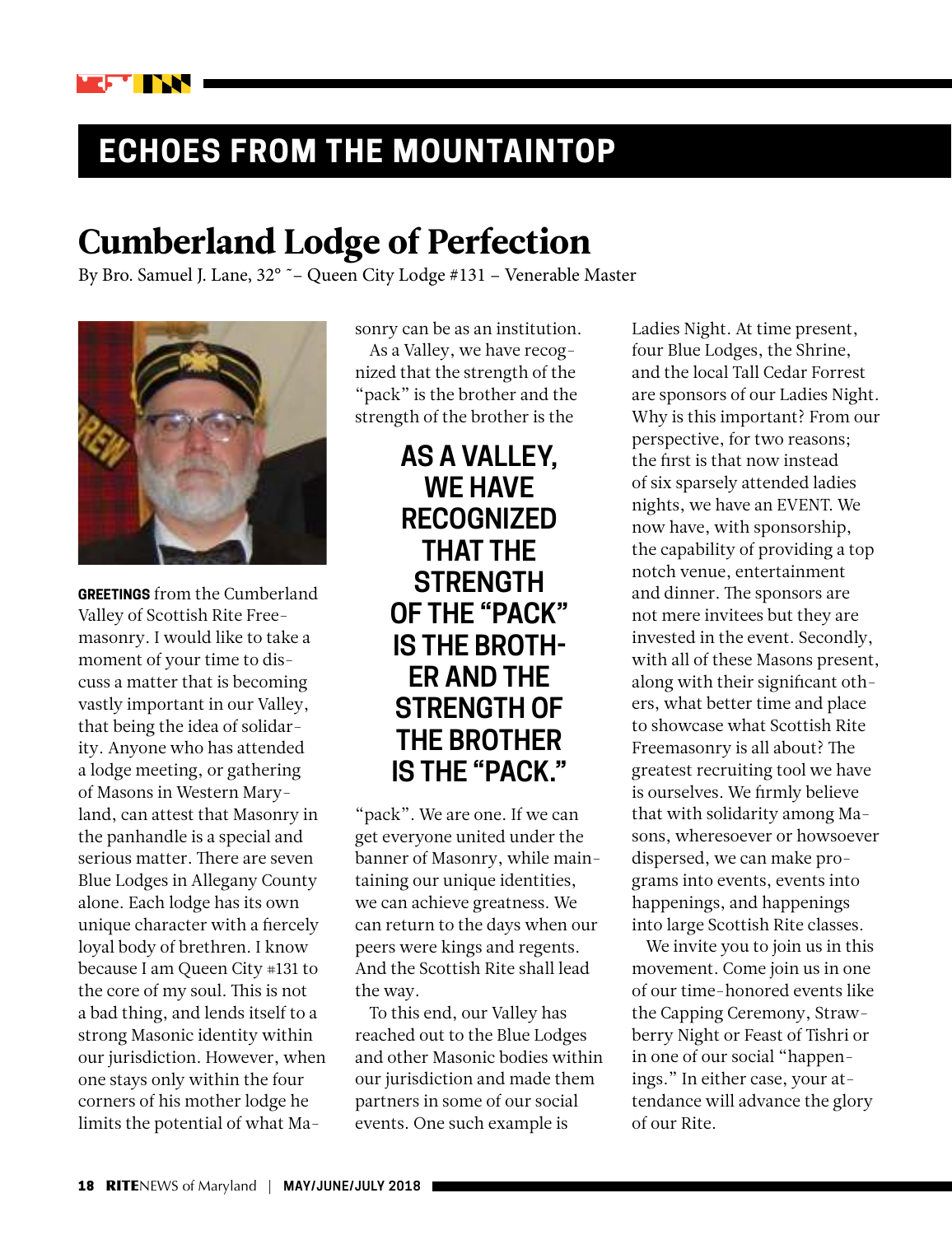

## News from the Cumberland Valley

# Recognizing Outstanding Ritual



**THE VALLEY OF CUMBERLAND** has established a new program to recognize members of the Valley for outstanding ritual work. Congratulations to Clyde E. Bantz, 32° KCCH on being named Ritualistic Champion for his performance during the Fall 2017 Class. Bro. Bantz has long

distinguished himself as a ritualist, most memorably in the role of Prelate in the 14th Degree. Bro. Bantz's name will be the first to appear on a new Scottish

Rite Ritualistic Champion plaque to be displayed in the Cumberland Masonic Temple. The Valley of Cumberland looks forward to recognizing one individual at each Reunion for their outstanding achievement in ritual work.

# Blue Lodge Honors Ill. Aaron V. Lea, 33°

**ILL. AARON V. LEA, 33°,** was recently honored by Hiram Lodge No. 103 with a framed portrait to be displayed in the Lodge. Brother Lea is only the second member of Hiram Lodge elected to receive the title of 33° Inspector General Honorary. Brother Lea shares this distinction with MWPGM A. Wayne Reed, who was a member and Past Master of Hiram Lodge. Brother Lea has served his Blue Lodge and the Scottish Rite with distinction for more than 45 years. During the event, Personal Representative Jamey Hill, 33°, presented Bro. Lea with an honorary Past Venerable Master's jewel on behalf of the Cumberland Lodge of Perfection.

## UPCOMING EVENTS

**MAY 5:** Combined Masonic Ladies Night, Ali Ghan Shrine Center, 5:00 PM

**MAY 20**: Spring Capping Ceremony, Masonic Temple, 2:00 PM

**MAY 24:** Scottish Rite Club of Washington County, Hempen Hill BBQ, 7:00 PM

**JUNE 2:** Garrett County Celtic Festival, Friendsville Community Park, 10:30 AM

**JUNE 4:** Combined Masonic Strawberry Night, Masonic Temple, 6:30 PM

**JUNE 9:** Cumberland Heritage Days Open House, Masonic Temple, All Day

**JUNE 23:** Scottish Rite Family Picnic, Location TBA, 2:00 PM

**JUNE 28:** Scottish Rite Club of Washington County, Hempen Hill BBQ, 7:00 PM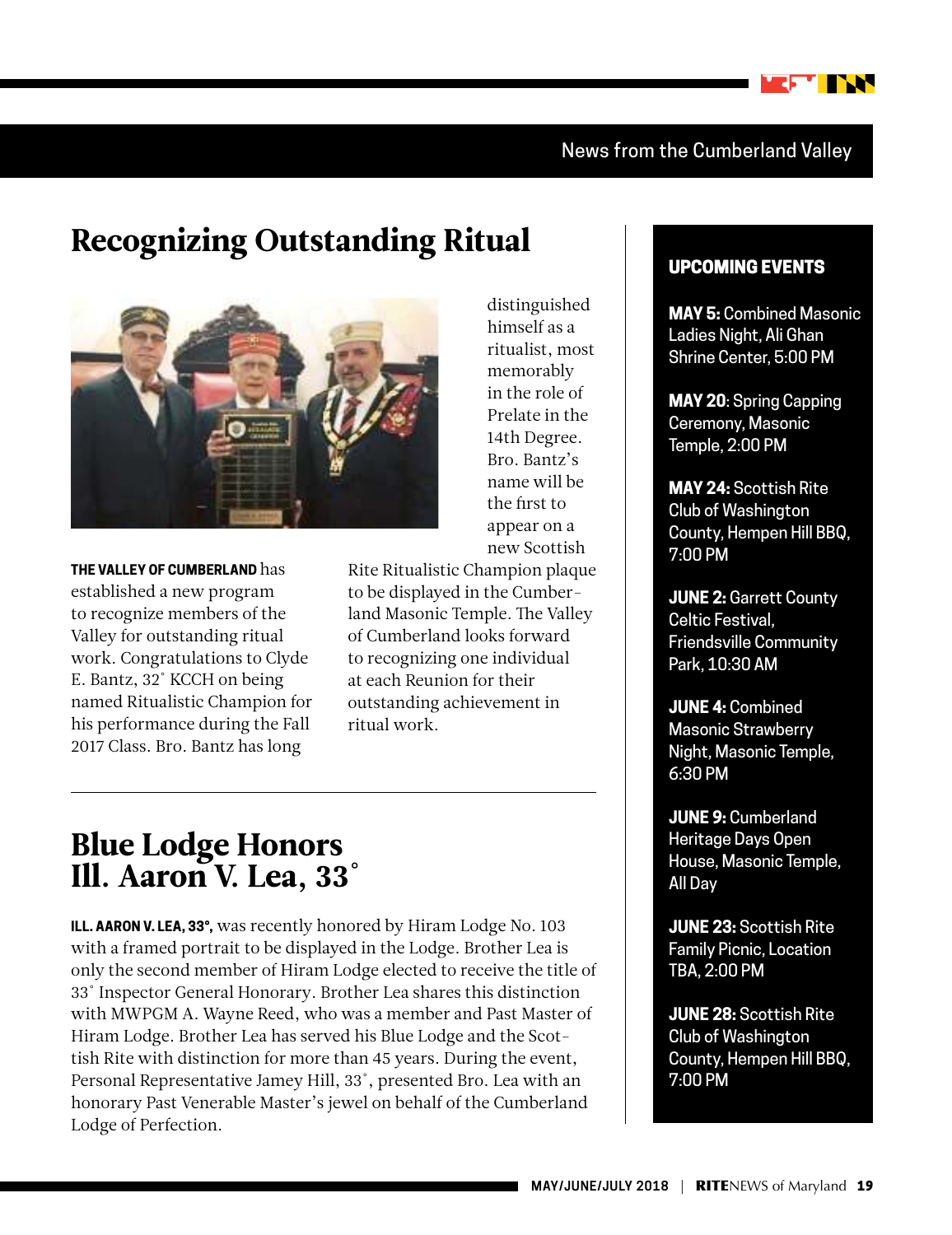# **ECHOES FROM THE MOUNTAINTOP**

# Cumberland Knights of St. Andrew 11th Annual Burns Night Raises \$5,000 for RiteCare

**DURING THE ROBERT BURNS** Sup-

per on February 3rd, the Cumberland Knights of St. Andrew presented a check for \$5,000 to the Children's League on behalf of the Cumberland Scottish Rite Foundation. The funds were raised through program advertising for the annual event honoring the Immortal Memory of the revered Scottish Poet.

he Cumberland Scottish Rite Foundation celebrated its 20th year of partnership with the Children's League in 2017, supporting free diagnostic evaluation and treatment of speech and language disorders to equip children in our community with



the ability and skills to lead productive lives. This clinic has directly benefited and improved the lives of more than 1,500 children in Western Maryland and the surrounding region.



< 2017 Freemasons of the Year Hon. Curtis C. Haines, 32° KCCH, and Hon. Michael Kamauff, 32° KCCH. *Pictured L to R: Robin L. Summerield, 32° KCCH, Venerable Master; Honorees Haines and Kamauf; and Jamey S. Hill, 33°, Personal Representative*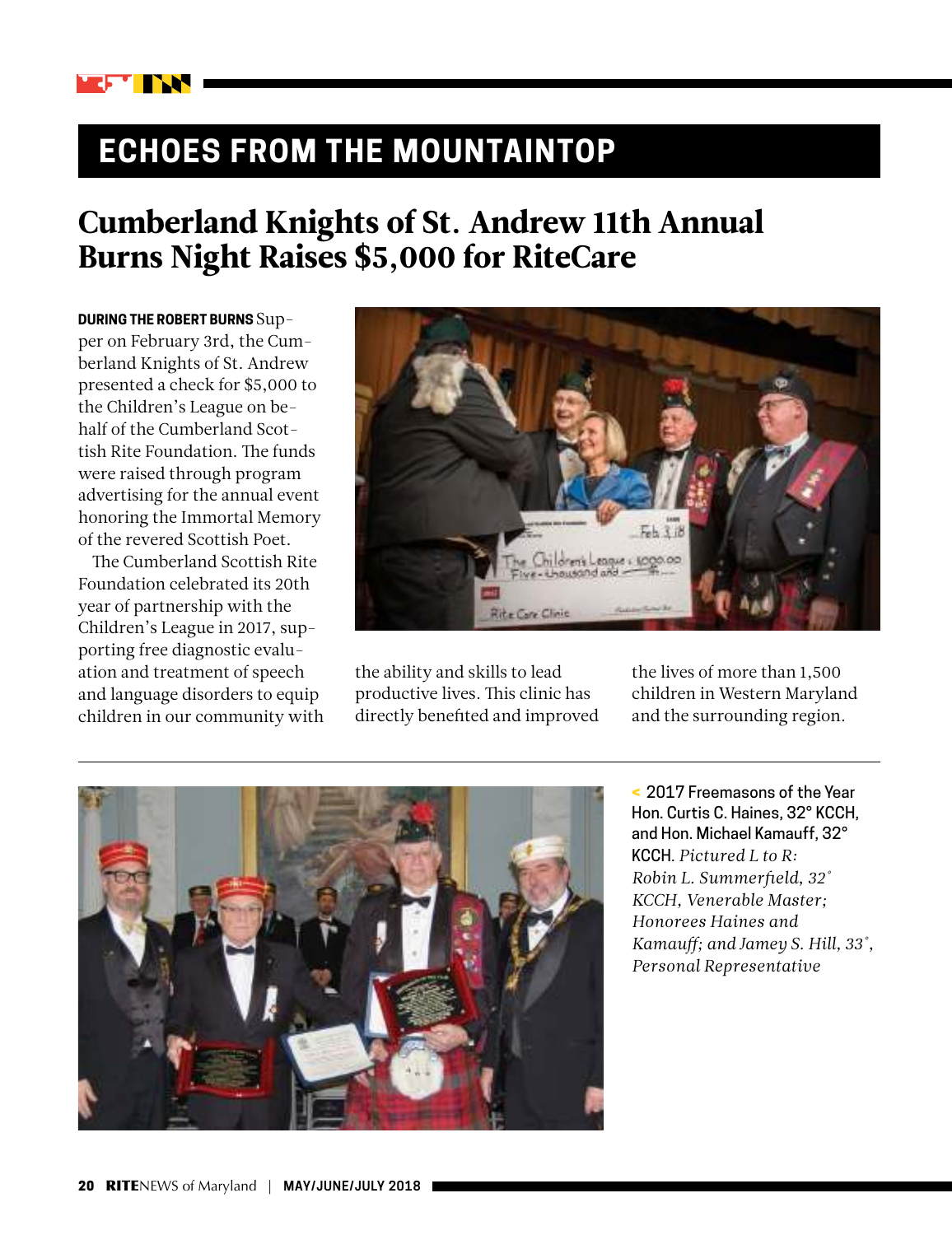# How We Bring Members into the Fraternity is Far Less Important Then What We Do with Them Afterwards

**BY: ILL. BRO. RICHARD E. FLETCHER, 33° – MWPGM VERMONT**

*Continued from previous issue*

We now have many members with few, if any, leadership skills. In addition, we have members who simply know nothing about the Fraternity.

here is also the equally devastating problem of trying to encourage men to join a Fraternity perceived as "mainstream," with a strong emphasis on values. Fraught with cynicism, distrust, lack of respect for others, and far too often very little self-respect; our 1960's, 70's, and 80's generations showed little interest in ethical or moral values or in organizations that stressed these values.

To suggest that there are overnight cures is simply misunderstanding the 40 to 50 years of

benign neglect our Fraternity has experienced!

Quite honestly, Freemasons will have to accept a fundamental tenet of our Fraternity- Being a Mason requires commitment! A commitment of time and effort.

*For heaven's sake, let's stop telling men how easy it is to join and how they don't have to learn or memorize anything just show up!* That is not what being a Mason is all

about. It requires an effort to learn and then to share what we have learned with others.

We have to teach Masons to be Masons and not just members.

Freemasons helped build democracy in both the United States and Canada. We can now play a vital role in rebuilding

our nations from the valueless societies we are becoming into strong, just, and caring countries.

Ethics and morality are not just Masonic values; they are community values. Expressing these values by living them, each Freemason can, by example, raise his nation's standards of conduct and behavior!

It won't happen overnight, but it will happen if enough Freemasons make that commitment. It would also produce the kind of Masons who would enjoy going to Lodge.

Wouldn't it be great to hear those welcome words; *You gotta be kidding! I can't go to the game, it's my lodge night!*

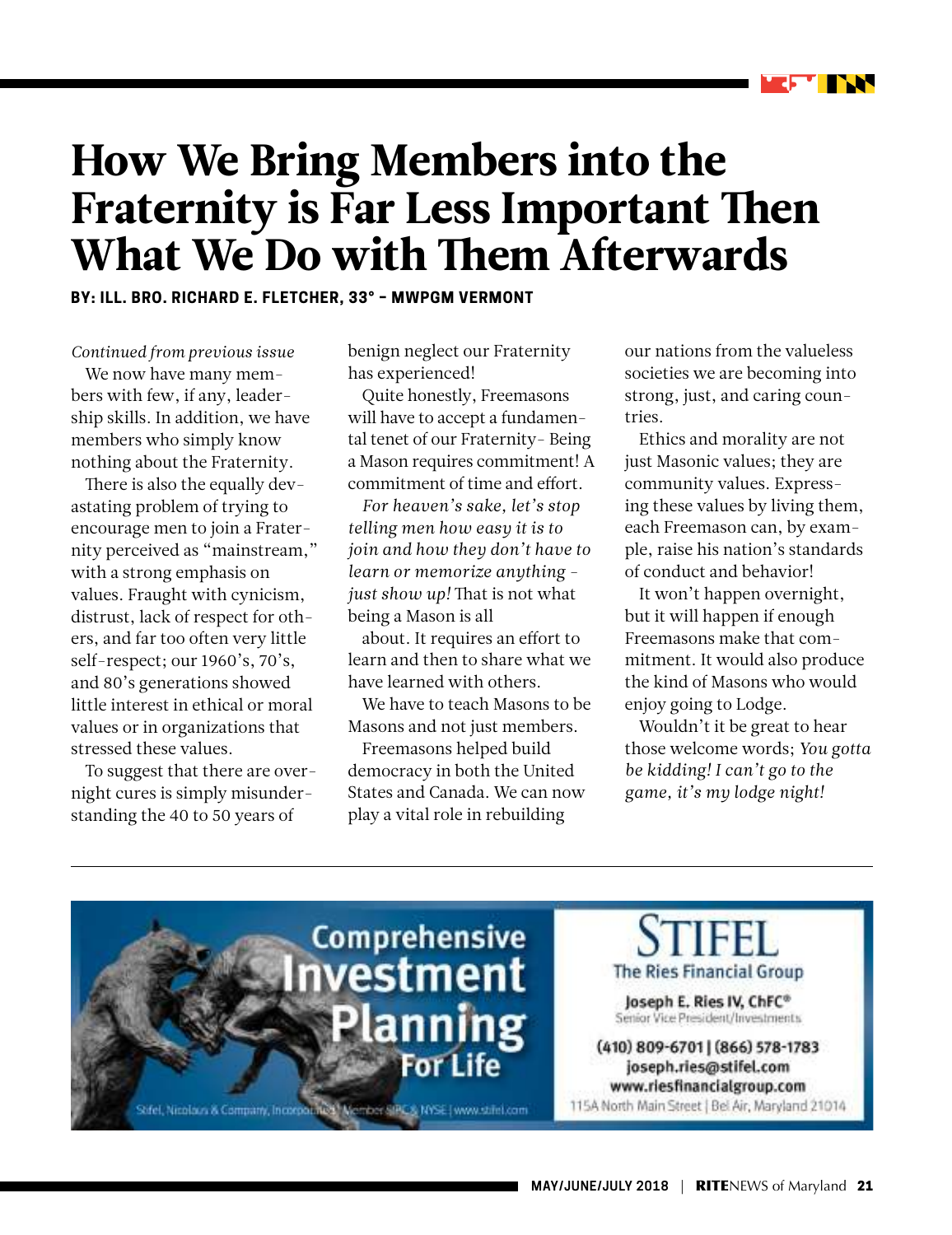## E5 Y

# Annual Christmas Soiree 2017

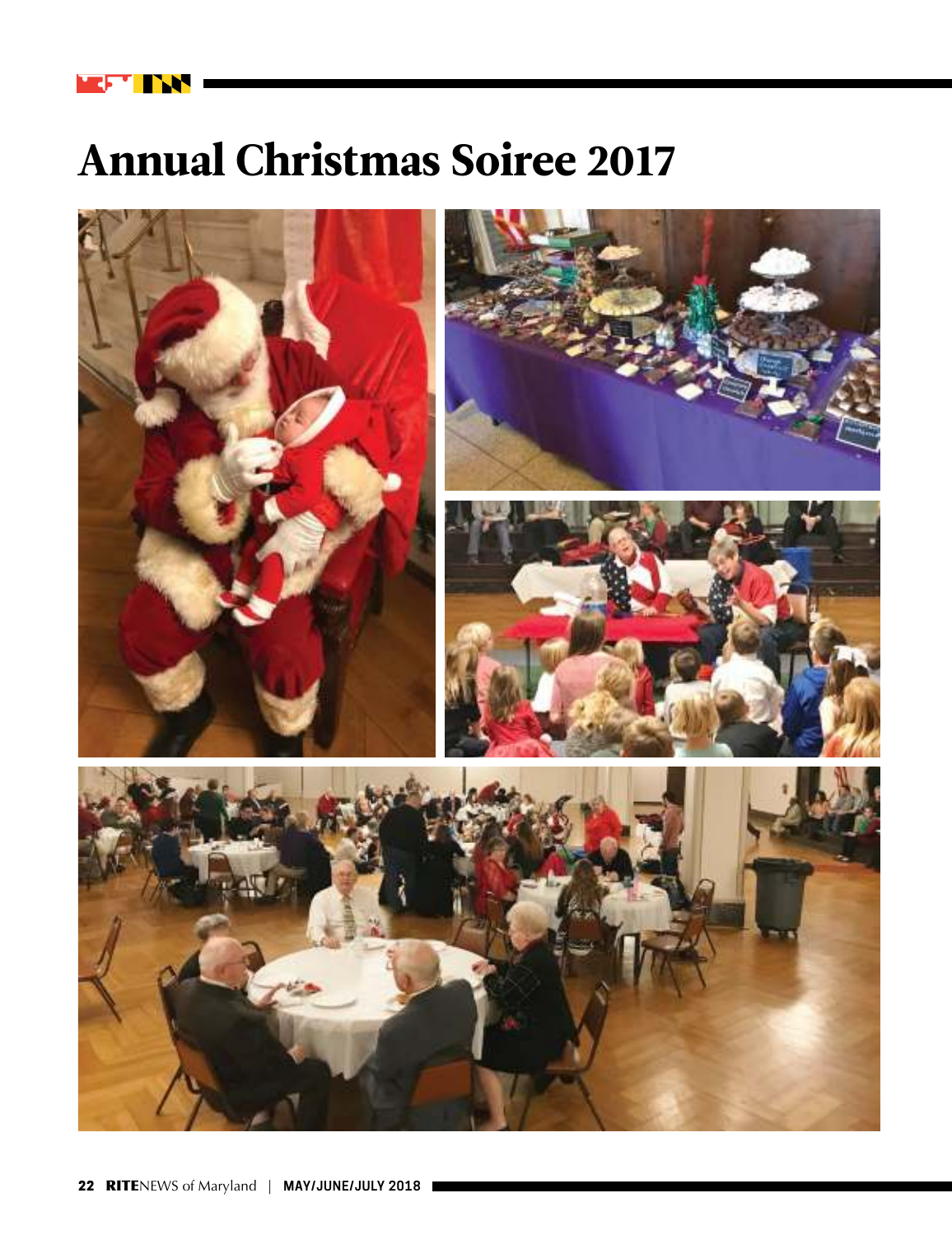

# Du Bon Pasteur - An Eighteenth Century Masonic Rite

## **BY: S. DIRK WIKER, 32°, KCCH**

*Continued from previous issue*

*his magical Sun burns through our Art, then the King will appear as he descends from heaven, and the mysteries and wonders of nature will be revealed to you.*

## **7° – KNIGHT OF THE GOLDEN CROSS**

his degree further explores basic alchemical concepts and stresses the importance on the Prima Materia (First Matter) from which all things, even man, originate. This degree bears the date of 1770 but it makes reference to the Bon Pasteur system existing in 1620.

## **8° – INTERIOR MASTERS OF THE TEMPLE**

his degree contains a story of Masons working during the building of King Solomon's Temple. The instruction gives further information on the primal material from which all substances originate. There are also hints for later explanations on the number 40 that is found throughout the Old and New Testaments.

#### **9° – THE SUBLIME PHILOSOPHER**

here are several kabbalistic themes contained in this degree. he primary instructions for this degree are given through several pictorial tableaus containing gnostic, kabbalistic and alchemical teachings.

#### **10° – ORDER OF THE KNIGHTS HOSPITALLER OF CHRIST AND TEMPLE OF SOLOMON**

his is the longest degree in the system of the *Bon Pasteur* and is a Templar degree. The degree gives details describing how the Knights Templar went "underground" in Scotland and called themselves Freemasons. Later in France, an Order was formed called *Order of the Knights Hospitaller of Christ*. Most of the ritual details the rules of the Order but an interesting section in the history portion of this degree lists every Grand Master of the Order from 1111 - 1795. he degree perpetuates the origin myth of the Templars while the well-known Templar order of the time, the *Rite of the Strict Observance,* abandoned the myth in 1782. This is strictly a chivalric degree and has no part in the alchemical progression of the overall order.

## **11° – SOVEREIGN ARCHITECT OR PHILOSOPHER OF THE FIRST ORDER**

his degree resumes earlier alchemical themes and displays to the candidate the laboratory

he should be working in. The attributes of Christ are directly compared to the attributes of the Philosopher's Stone and the First Matter is displayed to the candidate for the first time. This Prima Materia is described as amber, a stone but not a stone, and it comes from the vegetable kingdom.

#### **12° – BROTHER OPERATOR**

The final degree reveals to the candidate the "unfathomable secret" - where to find the Prima Materia and how to process it. he candidate is then instructed to begin the herculean task of conducting the Great Work on his own.

For further research on many of the ideas expressed in this masonic system and others like it during the eighteenth century, the book *he Rose Cross and the Age of Reason* by Christopher McIntosh is an excellent resource.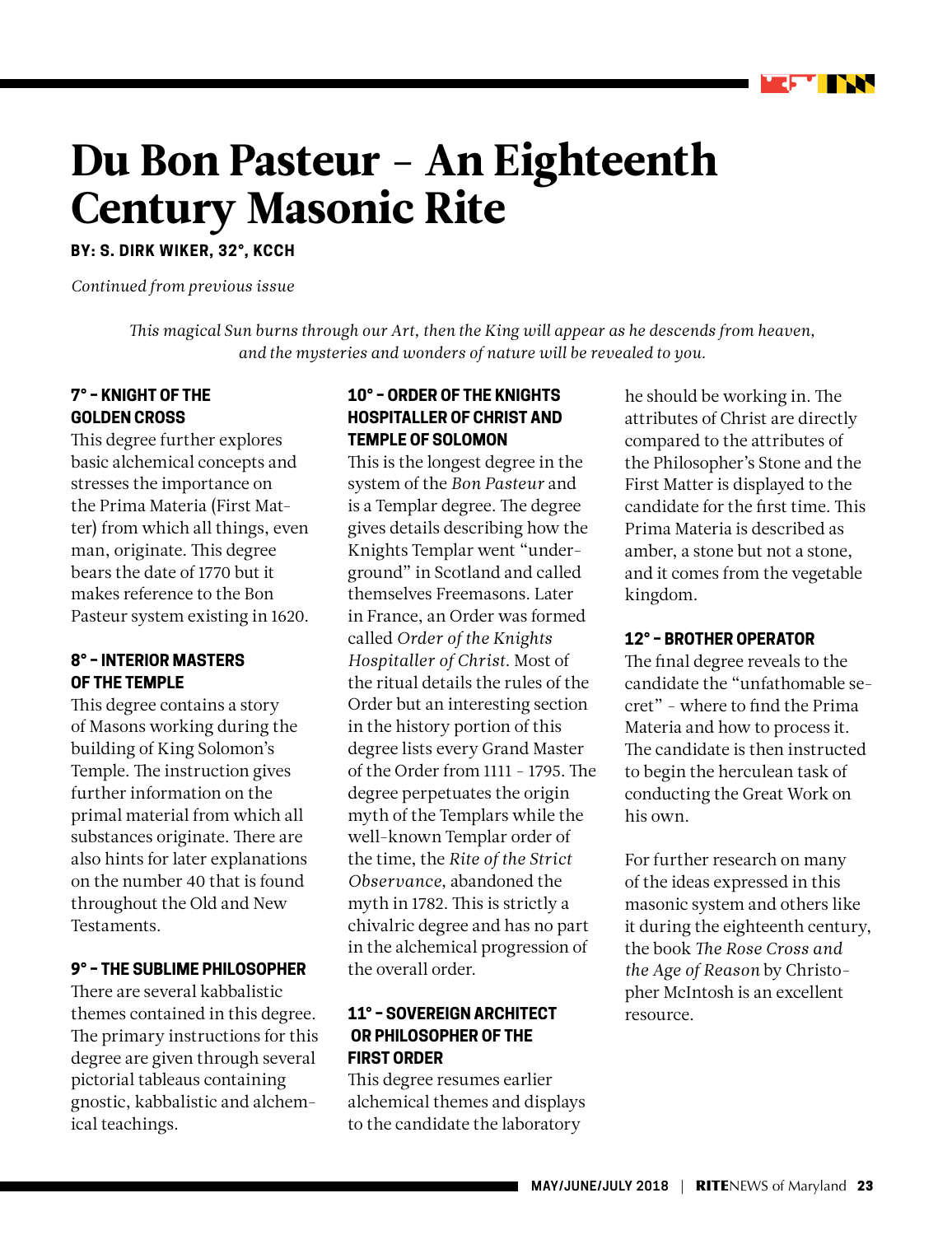

# Honorary Member of DeMolay International

**THE ILLUSTRIOUS MARLIN L. MILLS, 33° - SOVEREIGN GRAND INSPECTOR GENERAL** 

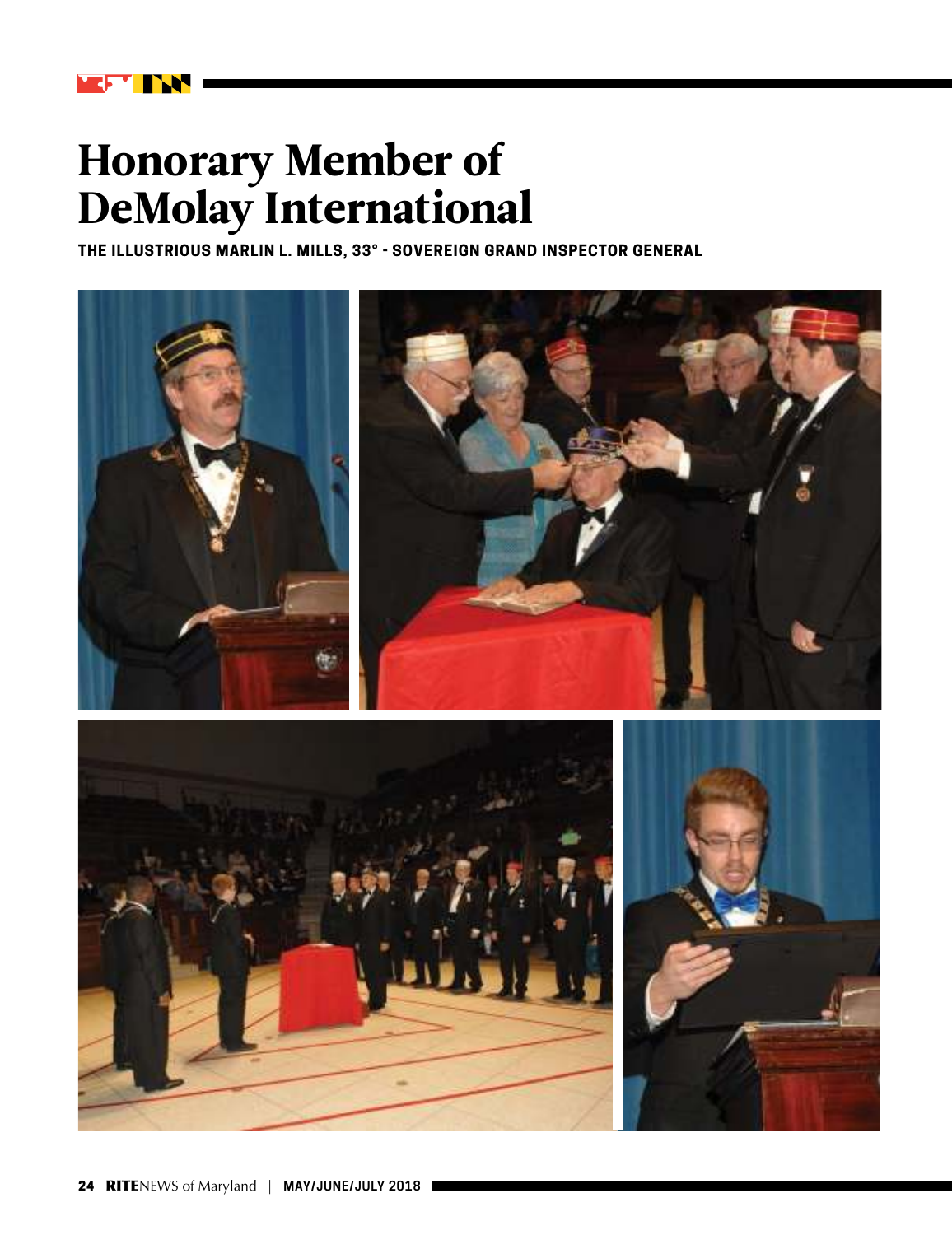

# Valley Of Baltimore

**INSTALLATION OF OFFICERS 2018**

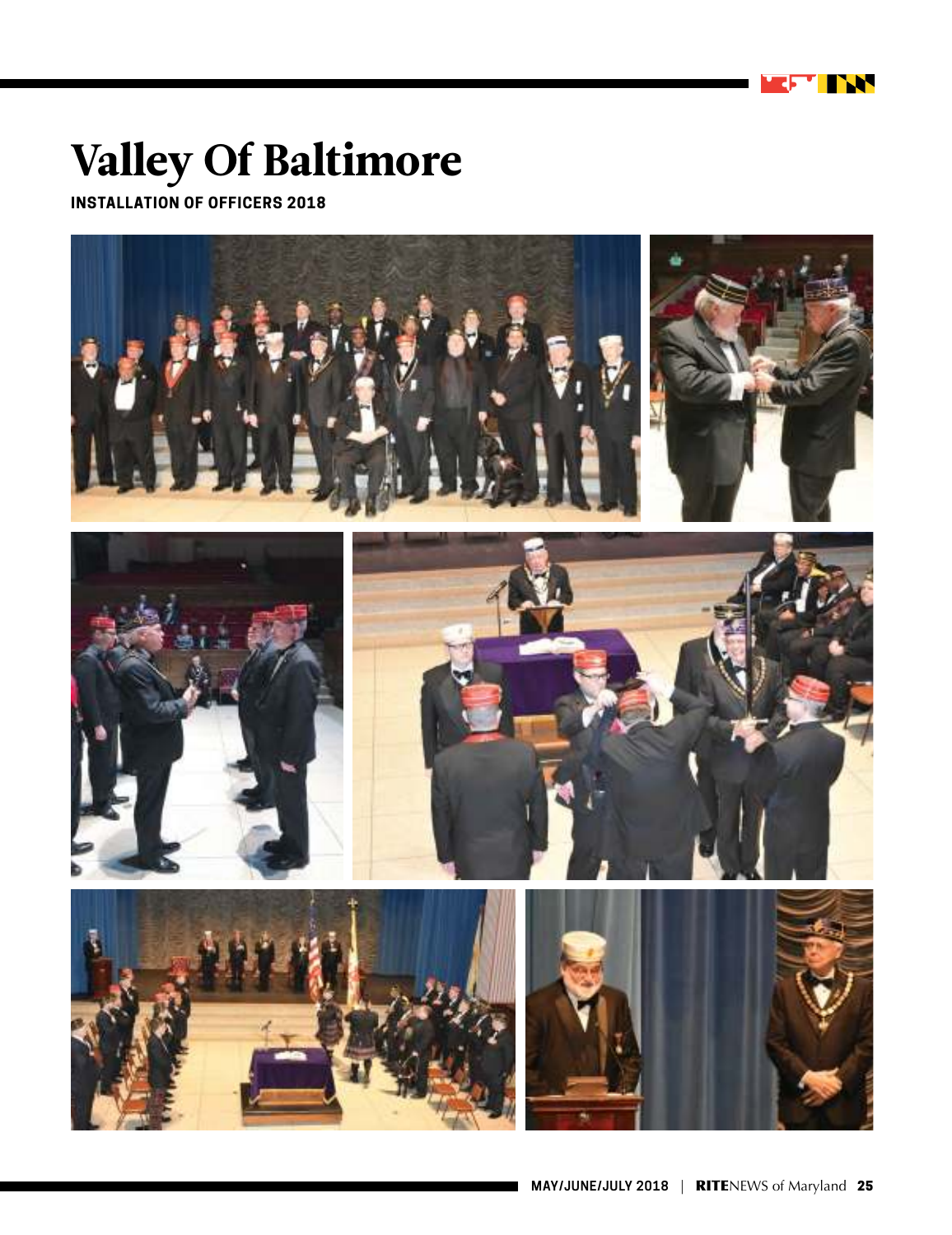

# Recent Charitable Contributions

## **AS OF FEBRUARY 28, 2018**

## **CHARITABLE DONATIONS**

David N. Ramsey John B. Grieve William C. Alexander, Jr. Douglas M. Deiss, Sr. John T. Shannahan Joseph H. and Betty A. **Walterhoefer** Charles B. Miller William J. Weglein, Jr. Jesse & Hertha Adams Charitable Trust

Estate of Kenneth K. and Ethel C. Zechman

Harry W. Kolodner

James B. Coker in appreciation of Lori Spicer

Manning L. Klepsig Scottish Rite Foundation Southern Jurisdiction, Inc. Harold R. Wright, Jr. T. Scott Cushing, Sr. Valley of Susquehanna David R. Sandy Walter F. Burgess Aristotle N. Stroumbis

#### **TEMPLE DONATIONS**

David N. Ramsey John B. Grieve William D. Schmidt, Sr. W. Robert Benson

Hurst R. Hessey Steven M. Hoffman William C. Alexander, Jr. Douglas M. Deiss, Sr. John T. Shannahan Dennis W. Florian Hayward F. Hinkhaus Nicholas T. Smyrnioudis, Jr. William J. Weglein, Jr. Christopher C. Lavoie Harry W. Kolodner Larry W. Hurley Rene D. Olivier Bobby G. Perry Valley of Baltimore Almoner's Fund

Frederick Scottish Rite Charitable Foundation Harold R. Wright, Jr. Tommy Morris Rite Cheer Club Mark W. Moore Thomas W. Foster Tommy Morris Frederick KSA Ladies' Auxiliary Aristotle N. Stroumbis Carl O. Brudin, Jr.

#### **IN MEMORY OF CONTRIBUTIONS**

In memory of Emil A. Suek, Sr., 32°, by his loving family

## **OUR SCOTTISH RITE CLUBS OPEN TO ALL MEMBERS AND THEIR FAMILIES**

We pay tribute to the Officers of our clubs, to the founders and leaders, past and present, and to the members for their cooperation in promoting the Scottish Rite way and the Masonic understanding and fellowship that go with it. For year round activities and meetings of these clubs, call:

**Arundel Scottish Rite Club**  Hon. S. Dirk Wiker, 32°, KCCH 443-321-2724

**Chesapeake Scottish Rite Club**  Bro. Neil M. Noble, 32° 410-736-9245

**Conowingo Scottish Rite Club**  Hon. William D. Gunn, 32°, KCCH 410-939-1798

**Carroll Scottish Rite Club**  Ill. Paul M. Lloyd, 33° 410-374-2569

**Eastern Shore Scottish Rite Club**

Ill. Arthur H. Tawes, 33° 443-235-8950

**Mid Shore Scottish Rite Club**  Bro. Robert Sparks, 33° 410-634-2235

**Scottish Rite Cheer Club**  Ill. J. Fred Hobine, 33° 410-243-3200

**Washington County Scottish Rite Club**  Bro. Robert Reiff, 32° 301-302-6550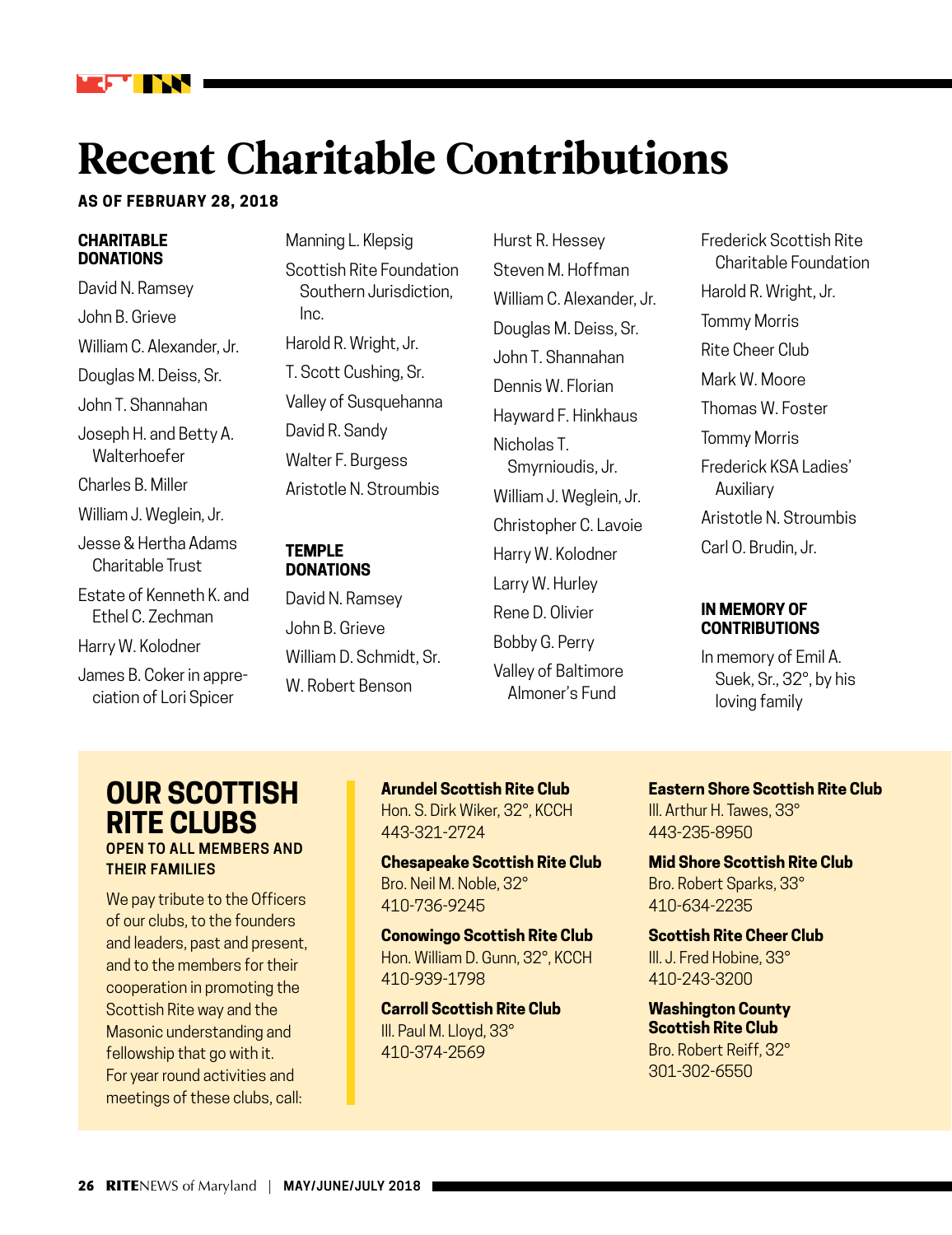- In loving memory of Constantine "Dino" Anagnos, 32° and Ill. George Papadopoulos, 33° by Ms. Gigi Causey
- In memory of William F. Spicer, Father of Frederick and Lori Spicer, By Marlin and Brenda Mills
- In memory of William F. Spicer, Father of Frederick and Lori Spicer, by E. Ray Leppo
- In loving memory of Constantine "Dino" Anagnos, 32° and George Papadopoulos, 33° by Mr. and Mrs. James C. Anagnos

**Twitter** 

- In memory of Ill. B. Hope Harrison, 33°, MWPGM by Marlin and Brenda Mills
- In memory of Hon. Robert E. Comes, 32°, KCCH by Marlin and Brenda Mills
- In memory of Hon. William V. Sweeney, Jr., 32°, KCCH by Marlin and Brenda Mills
- In memory of Ill. B. Hope Harrison, 33°, MWPGM by Ill. E. Ray Leppo, 33°, GC
- In memory of Hon. Robert E. Comes, 32°, KCCH by Ill. E. Ray Leppo, 33°, GC
- In memory of Hon. William V. Sweeney, 32°, KCCH by Ill. E. Ray Leppo, 33°, GC
- In memory of Ill. Robert F. Wilson, 33° by Mrs. Elaine Rothman

## **IN HONOR OF CONTRIBUTIONS**

- In Honor of Andrew C. Orcutt by Roger and Mary Lou Orcutt
- In Honor of Hon. and Mrs. Carl O. Brudin, Jr. by Marlin and Brenda Mills
- In Honor of Hon. and Mrs. Carl O. Brudin, Jr. by Ill. E. Ray Leppo, 33°, GC

# **MARYLAND SCOTTISH RITE SOCIAL MEDIA & APPS**

**WWW.MDSCOTTISHRITE.ORG/MEMBERSHIP/SOCIAL/**



## **Brothers** Called From Labor To Eternal Rest

Lewis A. Baker, 32° Geoffrey K. Parker, 32° Vernon K. Garrett, Jr., 32° Ferdinand W. Bockelman, 32° Edgar W. Wolfkill, 32° Frank H. Robinson, Jr., 32° John F. Feezer, Jr., 32° Edward M. Campbell, 32° George C. Zink, 32° Michael C. Shelton, 32° Phillip E. Plitt, 32°, **KCCH** Charles B. Beam, 32° James W. Hicks, 32° Ronald H. Resch, 32° Frank S. Benson, Sr., 32° Robert C. Treat, 32° William V. Sweeney, Jr., 32°, KCCH Raymond Christman, Jr., 32° Robert E. Comes, 32°, KCCH B. Hope Harrison, 33°, PGM Lester W. Horn, 32° Eugene H. Hafner, 32°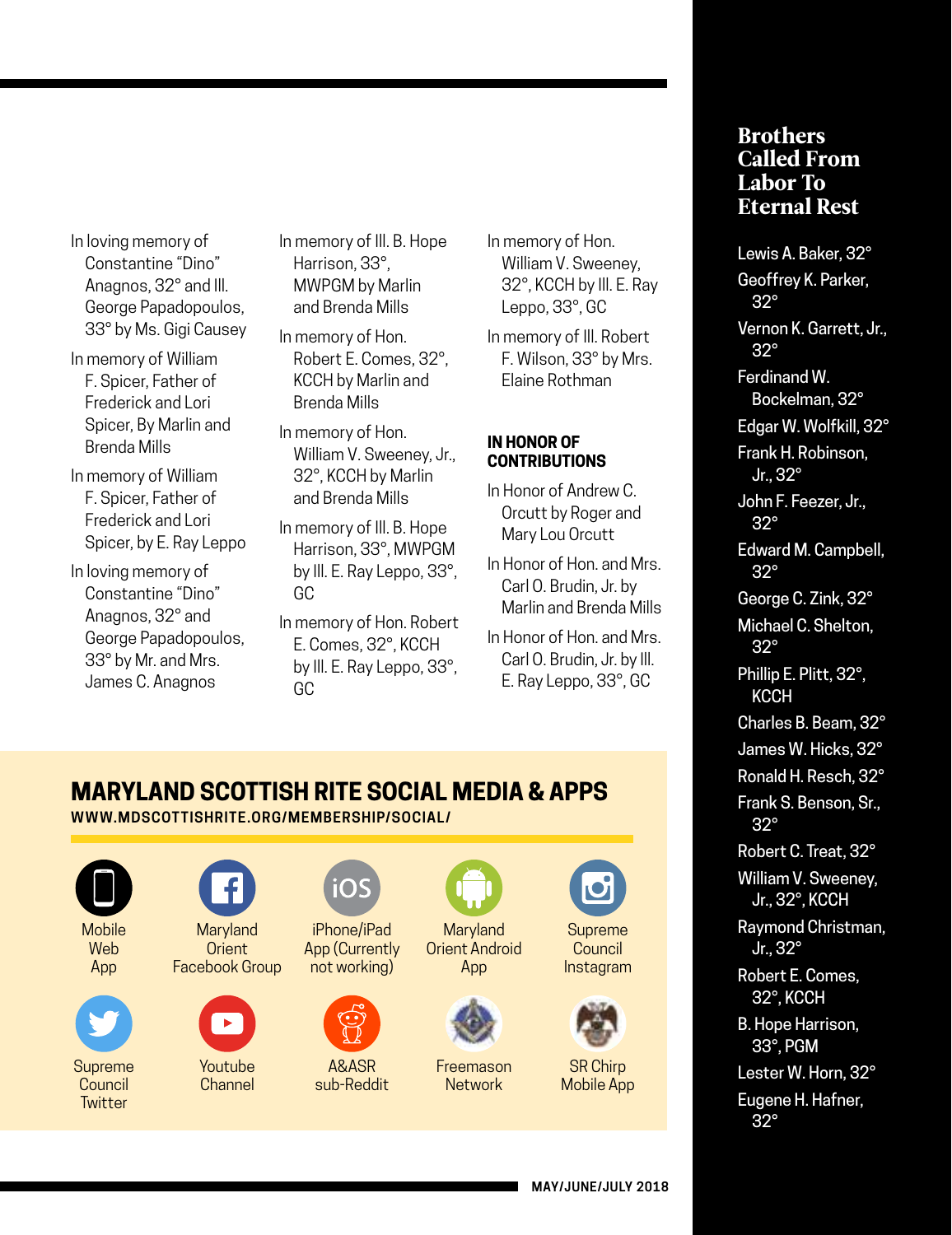

# A Short History of Freemasonry in Annapolis, MD

## **BY S. DIRK WIKER, PM, 32° KCCH AND G. ANDREW MARTINEZ, PM, 32° – ANNAPOLIS LODGE #89**

**ANAPOLIS LODGE NO. 89'S**<br>history takes Maryland<br>Freemasonry back to its<br>roots with the earliest recorded **NNAPOLIS LODGE NO. 89'S** history takes Maryland Freemasonry back to its warrant and charter being issued to "the Lodge in Maryland" or the "Lodge in Annapolis" on August 12, 1750 by Provincial Grand Master of North America, Thomas Oxnard, of St. John's Grand Lodge of Massachusetts. However, a lodge was operating prior to this date as recorded by the Maryland Gazette article of January 3, 1750:

*On Wednesday the 27th [December 27, 1749] being the Festival of St. John the Evangelist, and the Anniversary of the Ancient and Honorable Fraternity of FREE AND ACCEPTED MASONS, the Gentlemen of the Brotherhood, belonging to the Lodge in this City[Annapolis], with several of their visiting Brethren from the Country, to the Number, in all, of about 30, celebrated the Day in the following manner:*

*At Twelve o'Clock they went in Procession, with white Gloves and Aprons, from the House of their Brother Middleton, being preceeded by their Master, Wardens and Grand Stewards, to the Church, where an excellent sermon, adapted to the Occasion, was preached by their* 

*Brother the Rev. Mr. Brogden. After Sermon they returned in the same Manner from Church to the Indian King [hotel], where, having Dined elegantly, they elected their Master and Oicers for the ensuing Year: and then proceeded in the above Order to the Great Council Room [in the Maryland State House], where they made a Ball for the Entertainment of the Ladies, and the Evening was spent with innocent Mirth and Gaiety.*

his being an anniversary celebration, it is evident that a Masonic Lodge existed prior to the formal charter, but it is not known under what authority this lodge existed – theories extend to an undiscovered charter, a military warrant, that it was a private (irregular) lodge, or that it was one of the inherent lodges of North America. The

Maryland Gazette mentions "he Honorable Society of Ancient Free and Accepted Masons of Annapolis" several other times between 1750-64. Jonas Green, a former printing apprentice of Brother Benjamin Franklin in Philadelphia (1734-38), was the printer of the Maryland Gazette and served as the secretary of the Annapolis Lodge. Dr. Alexander Hamilton was its first (known) Worshipful Master who had prior started the infamous Tuesday Club (1745-1756) with several men who would later become brethren of the Annapolis Lodge. Hamilton was the brother-in-law of Lloyd Dulany, the loyalist that lived in the house that was originally connected to the building which is the current Annapolis Lodge No. 89 temple. This lodge operated until about 1764 then fell away to the sands of time.



< This photograph of the mural by Alan Cox depicts Bro. George Washington laying the U.S. Capital cornerstone – Bro. Joseph Clark stands immediately behind him.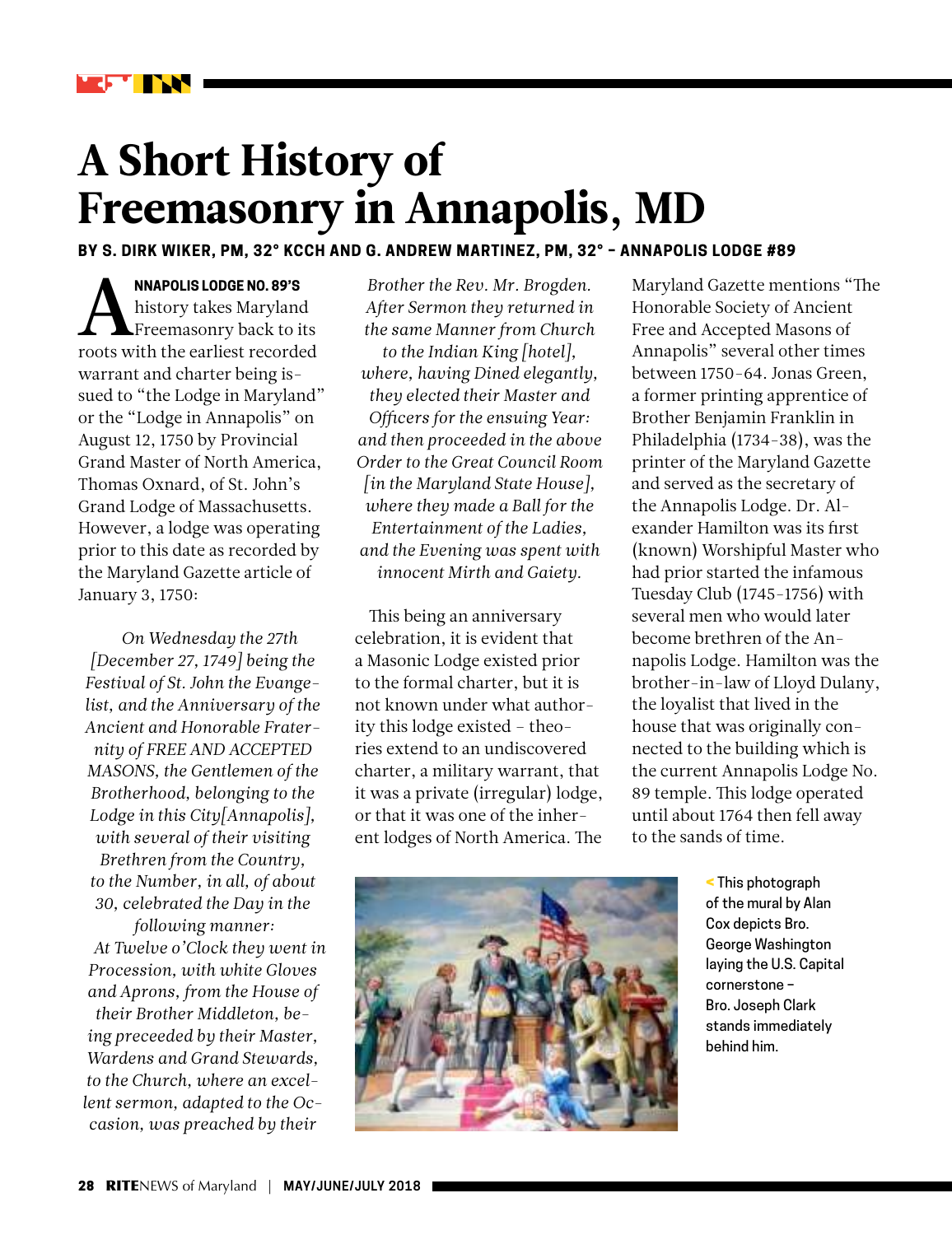



**The Old Lodge** Maryland Avenue and Prince George Street

he Grand Lodge of Maryland, A.F.&A.M., was established in 1787 and, in 1792, then Grand Master Peregrine Lethrbury issued dispensation to create Amanda Lodge No. 12 in Annapolis. This lodge, chartered April 1793, only existed for short time. Joseph Clark, the architect and builder of the Maryland State House Dome was its Worshipful Master. He also served as the Maryland Grand Master Pro Tempore during the U.S. Capitol building cornerstone laying ceremony conducted by George Washington in 1793. (In the mural depicting the event at the George Washington Masonic National Memorial, Joseph Clark is seen standing behind Washington.)

In May 1803, members of Amanda Lodge No. 12 formed Annapolis Lodge No. 36, but it was suspended in 1807. Grand Master William H. Winder issued dispensation for Annapolis Lodge No. 71 in May 1822, but this lodge could not survive the troubles of the Morgan affair and surrendered its charter on May



**Mann's Tavern**  (background, right) attached to the City Hotel

13, 1829. Membership lists from Amanda No. 12 to the current Annapolis Lodge No. 89 show an overlapping of membership from the former to the next succeeding lodge, thus No. 89 is able to trace its lineage back at least to 1792.

Annapolis Lodge No. 89 was granted charter May 9, 1848 by Grand Master Charles Gilman and its meetings were originally held in the Independent Order of Odd Fellows Hall. The lodge then moved to the store of J.B. White and then the Maryland Hotel until a Masonic temple was built in 1872 (Maryland Avenue and Prince George Street). The lodge operated here until it was lost due to foreclosure. The Lodge started meeting in its current location at 162 Conduit Street in 1888 when they were invited to rent Mann's Tavern with Palestine Commandery No. 7.

he Lodge eventually purchased this historic building in 1900 and has been there ever since. Just like the long history of Annapolis Lodge, the building itself has a prominent history. It



**Annapolis Lodge No. 89 today**  Mann's Tavern, 162 Conduit Street

was part of the larger building complex that was the meeting place for the Annapolis Convention of 1786, the precursor to the Constitutional Convention of 1787. (Brother George Washington stayed at both the City Hotel (the old Woodward/Dulaney house) and Mann's Tavern in his travels to Annapolis.) he building also has connections to many of our country's founding fathers that were Freemasons, so it is a fitting home for the Lodge.

Famous Freemason Annapolitans include admirals, congressman, ambassadors and other important state and national figures. Brother Robert Edward Cox, a Medal of Honor recipient, was also raised in Annapolis Lodge.

Annapolis Lodge No. 89 has been a beacon of Masonic light in our state capitol for 170 years with a lineage that extends back to colonial times. The Lodge is looking forward to serving the Annapolis community and Maryland Freemasonry for years to come.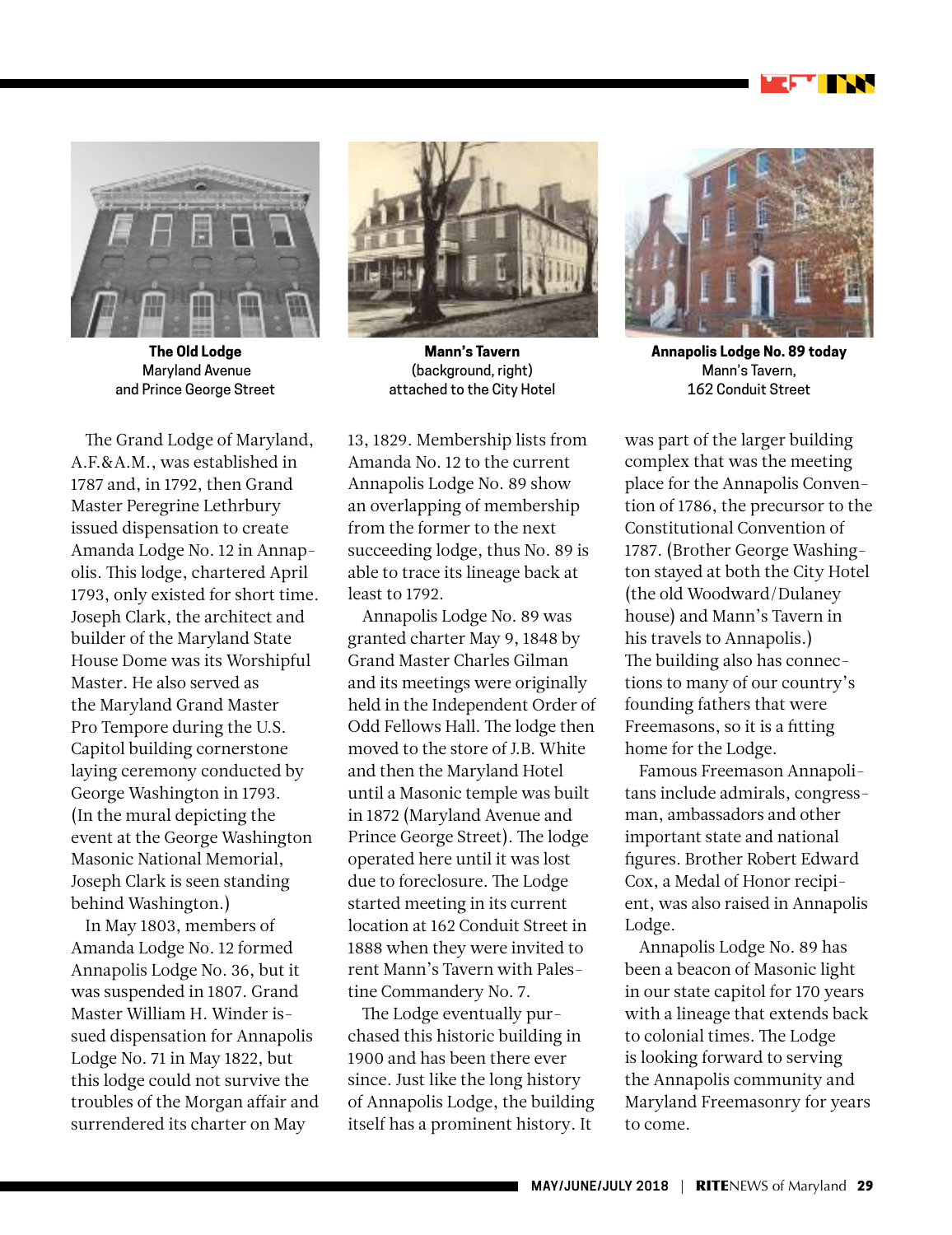

# he Clinic Corner

**BY: MS. CELESTE SEGAL, M.S., CCC-SLP**



**ELLO!!** My name is Celeste Segal and I am so happy to have this opportu-<br>nity to be a part of this amazing **ELLO!!** My name is Celeste Segal and I am so happy to have this opportuclinical team at the Hilgenberg Scottish Rite Center for Childhood Language Disorders in Baltimore. You can find me at the Scottish Rite Center every Monday. I started working for HASA after moving to the Baltimore area almost 28 years ago. For the past 12 years, I have been working part time in the clinic at HASA as well as being part time faculty at Towson University.

I have been working for 30+ years and I continue to be energized by the diverse population of the children and families with whom I work. My primary focus is with the pediatric population (infants- school age), however I also work with adults who have intellectual disabilities, Autism Spectrum Disorder, and hearing impairments. I strongly believe family involvement is the key

to success. In addition to my direct therapeutic intervention with the children, I encourage parents to actively participate

# **I STRONGLY BELIEVE FAMILY INVOLVEMENT IS THE KEY TO SUCCESS.**

during therapy sessions and invite them to "play" with us. I also spend time educating family members and empowering them to advocate for their child. I am so honored to be associated with the Scottish Rite Masons and am grateful that they share my views regarding the benefits of education and therapy.

The annual award of The Brockman Fellowship further supports this commitment. hanks to the Scottish Rite

Mason's generosity, during the months of September-May, some of our Scottish Rite children and families had the good fortune of working with two student interns, Amanda Pugliese from Loyola University and Sarah Morrison from Towson University. They worked under the supervision of myself and some of my colleagues. his opportunity allowed the children to engage in fun and dynamic therapy sessions while it facilitated our interns to gain valuable clinical experience with a diverse population. They brought so much energy to our team and we miss them both!

It seems like there is always something exciting happening at the Scottish Rite Center for Children with Communication Disorders. WOW!! Another big hank You to the Scottish Rite Masons- we were so excited when they supplied two new iPads to the Speech and Language Center. The kids benefit so much from the programs we are able to use on the iPads and we get a lot of engagement from the children through the use of current technology. As spring ends and the summer begins, the fun and excitement will continue. Last year's success with our Summer Literacy Program was such a big hit. We are so pleased that we will be offering the program again this summer!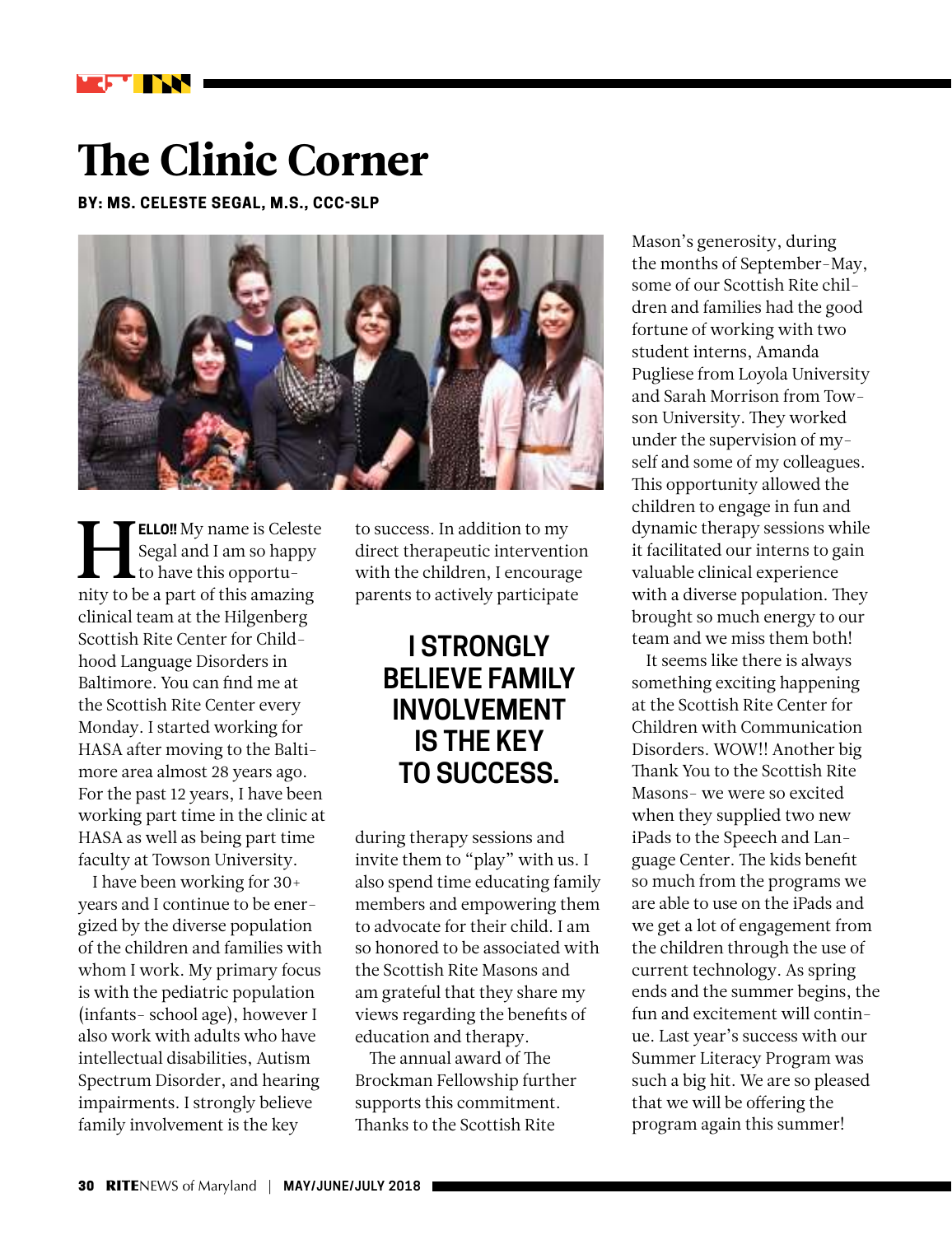# 2nd Annual Family Fun Charity Trap & Skeet Classic

Presented by

# The Scottish Rite Valley of Frederick Maryland

at the Izaak Walton League of America Club of Mount Airy, MD

Saturday, May 12, 2018

(Rain date June 16, 2018)

# **Competition: 25 Trap Targets & 25 Skeet Targets**

Adults =  $$75$ ; Juniors 20 and under =  $$50$ 

Competition sign-in and safety instruction 8-9AM. Competition starts at 9AM.

Beginner to expert skill levels are welcome. Team and individual awards. Other charity Long Bird and Battue raffle competitions. Family activities will be available. A steak & chicken lunch is provided by the Outback Steakhouse of Ellicott City to all competitors who pre-register by April 28th.

Guest lunch tickets can also be purchased for \$12 via pre-registration until April 28th.

Register as a competitor by April 28th and your name will be entered into a raffle to win a Remington VERSA MAX MOSSY OAK® DUCK BLIND™ CAMO Shotgun (MSRP \$1,664)\*

Your tax deductible donations will support the Frederick Valley's Charitable Foundation.

- . The featured charity will again be the local chapter of Team Red White and Blue a national non-profit organization that enriches the lives of America's veterans by connecting them to their community through physical and social activity. [www.teamrwb.org].
- . Other supported charities of the Foundation include the Scottish Rite RiteCare Childhood Language Program; the Frederick Chapter of DeMolay; and other Scottish Rite non-profit charity programs.



Register as a shooter, register as a team, donate to the Foundation, and/or become an event sponsor. To learn more about the charities or other details about the event, go to www.scottishritefrederick.org and visit often for updated information. Call 301.829.9501 or email SR.Charity.Classic@gmail.com to register.



501 (c)(3) Charitable Foundation-Tax ID# 52-1498412

(\*Must complete lawful Maryland State Police Application and Affidavit MSP 77R approval process & pay applicable fees)